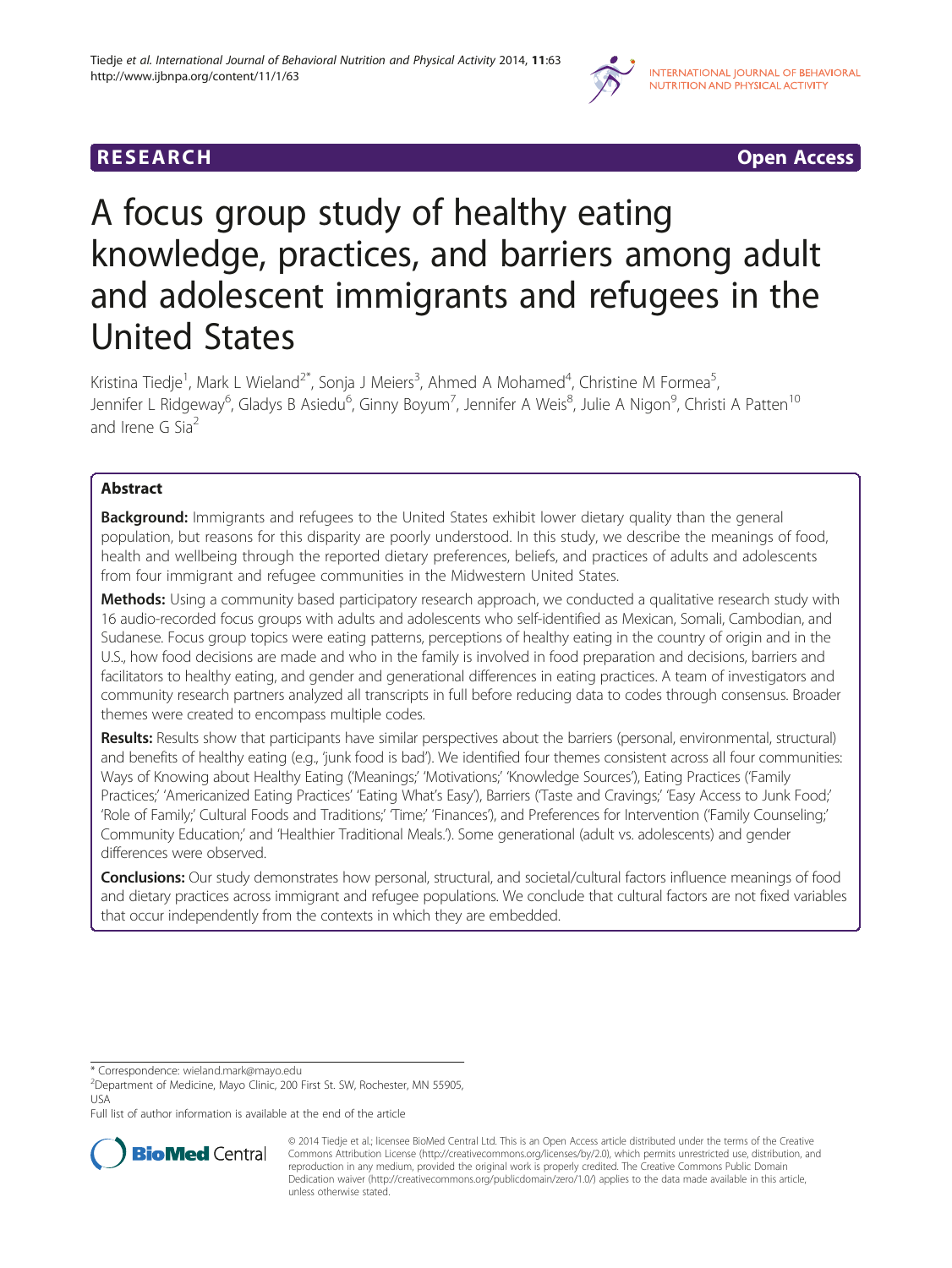#### Background

The epidemic of overweight and obesity in the United States (U.S.) is severely affecting racial and ethnic minority populations [[1,2\]](#page-14-0). Latinos and non-Mexican Blacks face higher risks of obesity than non-Mexican Whites [[3-5](#page-14-0)]. While obesity causes are manifold, physical activity and unhealthy eating patterns are recognized as primary factors in obesity-related morbidity and mortality [\[2\]](#page-14-0).

The immigrant population is the fastest growing sector of the U.S. population. Recent census data shows that immigrants constitute 13% of the total population, with 53% from Latin America and 28% from Asia [[6\]](#page-14-0). While recent immigrant and refugee populations may still benefit from the "healthy migrant phenomenon" [[7-9](#page-14-0)] showing a better health status than native-born residents [[10-12](#page-14-0)], immigrants with 15 years of residence or longer and their children are also affected by the obesity epidemic [\[13](#page-14-0)-[15](#page-14-0)]. Furthermore, second and third generation immigrants are associated with increased body size and cardiovascular disease risk [[15-19\]](#page-14-0).

Much research on the obesity epidemic and associated health decline of immigrant and refugee populations in affluent countries has focused on the role of acculturation [\[17,20](#page-14-0)-[22](#page-14-0)]. Acculturation—understood here as the process of adopting the cultural norms, and practices of the host society— has been found to be associated with increasing risk of obesity and cardiovascular disease, mediated in part by sub-optimal dietary behaviors [\[23](#page-14-0)]. Yet, research also underlines the limits of acculturation theory to analyze health disparities in immigrant populations [[24-26](#page-14-0)]. Recent studies underscore that environmental influences (e.g., food environment [[27](#page-14-0)]) and sociocultural factors (identity threat, family dynamics, cultural beliefs, socioeconomic position) underpin food preferences and dietary decisions [[28-33](#page-14-0)]. Daily food rituals in immigrant families, such as meal preparation, serve as a means for parents to serve as 'culture-bearers' [[32\]](#page-14-0) while also incorporating customs of the adoptive culture more desired by the children [[34\]](#page-14-0). Lifestyle and environmental changes that accompany immigration can limit options for access to health-promoting activities such as healthy diet [[35](#page-14-0)].

Work on the effects of acculturation on healthy eating among immigrant populations in the U.S. has increased in recent years, with the majority of data available for Latinos. However, there is a relative paucity of data in the field's understanding of the meanings of food and the barriers to healthy eating in other immigrant populations. People make sense of healthy eating within the multilayered context comprised of culture and tradition, mainstream population eating patterns, and ethical influences [\[36\]](#page-14-0). In addition, while there is ample evidence that parental control, counseling, and involvement in dietary patterns is crucial to influence adolescent eating behavior, to our knowledge, there are no studies that focus on immigrant families with data both from adults and adolescents [[37\]](#page-14-0). In an effort to address these challenges, we conducted a qualitative study on the meanings of food and health in four different immigrant and refugee communities in southern Minnesota—Somali, Mexican, Sudanese, and Cambodian—which have maintained distinct communities for decades. These groups have different immigration trajectories, but all face the struggle of dietary challenges in their new country of residence due to cultural-specific obesity risk and acculturation [\[38,39,40](#page-14-0)]. For example, ethnic group affiliation may influence food choices in that ideals, identities, and roles interact with each other and the food and eating context to influence food choice [\[41](#page-14-0)]. Local social factors and politico-economic contexts also shape commonly shared food and migration experiences [\[42](#page-14-0)]. As a result, Latinos have been identified as a high-risk group for obesity [\[17](#page-14-0)]; South Asian dietary patterns have been linked to a higher obesity risk [[43\]](#page-14-0), and Somali immigrants have been observed to adopt dietary patterns in their new country of residence that puts them at risk for obesity [\[39](#page-14-0)]. Through focus groups (FGs) with adults and adolescents from each of these immigrant groups, we explored food preferences and beliefs and practices of dietary patterns, food environments, and barriers to healthy eating.

Typically, daily dietary practices and eating practices are implicit and subconscious, rather than deliberate and thoughtful. This study takes a social constructivist perspective [[44\]](#page-14-0) viewing people as actively developing meanings and understandings of the world, and drawing on their unique personal experiences and the social, cultural, and historical contexts in which they live. We used qualitative research to allow participants to reflect upon what they do and think about food and healthy eating in their own words. Qualitative research has been shown instrumental in advancing our understanding of social and behavioral aspects of food and eating [\[45](#page-14-0)]. A focus on the beliefs and practices and the meanings people associate with food, healthy diet, and health can enlighten culturally appropriate health intervention programs and create healthy eating environments to inform policy approaches [\[46\]](#page-15-0).

One difficulty in designing interventions to promote healthy eating among immigrant and refugee populations is that the reasons for sub-optimal behaviors and worse outcomes are multiple, complex, and poorly understood [\[47,48\]](#page-15-0). Community-based participatory research (CBPR) is a way to collaboratively investigate health issues within a community, whereby community members and academics partner in an equitable relationship through all phases of the research process [\[49](#page-15-0)]. This is an approach to research that is particularly well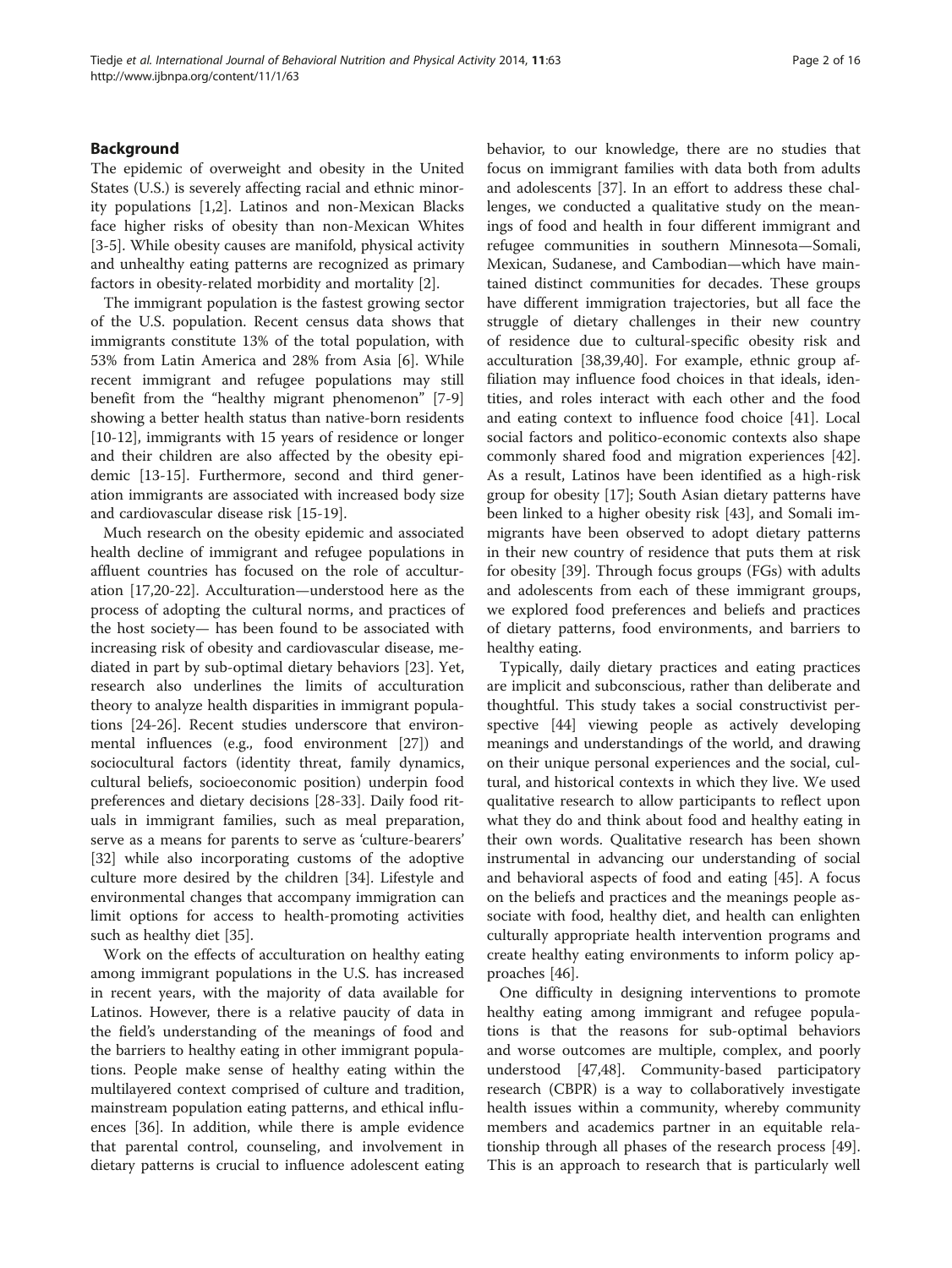suited to intervention development that addresses the interplay between health behaviors and the social determinants of health such that it helps to build community capacity, promotes understanding of culturally pertinent issues, and targets the multi-faceted barriers to health [[50,51\]](#page-15-0). Furthermore, existing literature suggests that CBPR is an effective means of approaching health issues among immigrants and refugees [[52,53\]](#page-15-0).

Building on our existing successful CBPR partnership, this study employed FG methodology to assess 1) Ways of Knowing about Healthy Eating, 2) Eating Practices, 3) Barriers, and 4) Preferences for Intervention.

# Methods

#### Community-based participatory research partnership

Our CBPR partnership began in 2004 between Mayo Clinic and the Hawthorne Education Center, an adult education center that serves thousands of immigrants and refugees per year in Rochester, Minnesota. Between 2005 and 2007, this partnership matured by formalizing operating norms, adopting CBPR principles, and adding many more community and academic partners to form the Rochester Healthy Community Partnership (RHCP) with a mission to promote health and wellbeing among the Rochester community through CBPR, education, and civic engagement to achieve health for all ([www.rochester](http://www.rochesterhealthy.org)[healthy.org\)](http://www.rochesterhealthy.org). Since 2007, RHCP has become productive and experienced at deploying data driven programming with immigrant and refugee populations [[54,55\]](#page-15-0). Community and academic partners conduct every phase of research together. In this project, community partners took leadership roles in identifying the research questions, drafting the focus group questions, recruiting participants, conducting the focus groups (e.g., bi-lingual community moderators), and in data analysis.

#### Study design

The study was approved by the Mayo Clinic Institutional Review Board for the Protection of Human Subjects. We chose FGs to gain insights into shared meanings about food and wellbeing (e.g. community norms) and personal and other influences (e.g. culture, socio-economic status) related to ways of knowing about food, eating practices, and barriers to healthy eating. We chose FGs over individual interviews to reach out to a larger number of community members and allow for discussion among age and gender-specific groups. The research questions were: 1) How do immigrant adults and adolescents from Somali, Mexican, Cambodian and Sudanese communities conceptualize healthy eating? 2) What are the primary barriers to healthy eating identified by adults and adolescents in these four immigrant populations? 3) What are the immigrants' recommendations for the development of an intervention program for healthy eating and wellbeing to overcome existing barriers? The FGs explored barriers and facilitators to both physical activity and healthy dietary patterns with the four different immigrant and refugee populations (Somali, Mexican, Cambodian, Sudanese). This paper only reports on the results pertaining to the meanings of food and barriers to healthy eating. Results pertaining to physical activity are reported elsewhere [\[56](#page-15-0)].

We used purposive sampling [[57-59\]](#page-15-0); RHCP community partners invited immigrant and refugee families from each participating community (Somali, Mexican, Cambodian, Sudanese) to participate in FGs on healthy eating and physical activity. Over a period of six months (July-December 2011), we conducted a total of 16 FGs, including four FGs per participating community, which were homogeneous by sex and age group (four FGs each with groups of adult males, adult females, adolescent females, and adolescent males). The FGs were conducted as exploratory work to be incorporated into a planned intervention that is being designed with Somali, Sudanese, Mexican, and Cambodian immigrant families to live healthier, in federally-funded, participatory intervention study (Healthy Immigrant Families: Working Together to Move More and to Eat Well).

#### **Participants**

The goals of the FGs were disseminated by word of mouth and presentations at RHCP meetings and at schools and places of worship. Study eligibility requirements included self-identifying as a member of one of the participating communities, being aged 11–65 years (11–18 for adolescents, and 19 and older for adults), being willing to participate in a FG with members of their community, and providing informed consent. We included both adults and adolescents, as we were interested in designing an intervention study about healthy living using the family as the unit of analysis. A majority of the adolescent participants were children of an adult who also participated in the FGs. Adults and adolescents were interviewed separately to encourage open conversation that was developmentally appropriate.

#### Procedure

FGs were led by experienced moderators from participating communities who underwent FG training through the RHCP [\[60](#page-15-0)]. Note takers were present at each session. Linguistic concordance between moderator and participants was achieved in 13 of the 16 FGs. For the three FGs where there was discordance (Cambodian adult men and women; Mexican adult women), trained medical interpreters were utilized. FG sessions lasted 90–120 minutes each and were conducted at various community locations, including a school, a mosque, a church, a temple, and a community center. FG sessions were digitally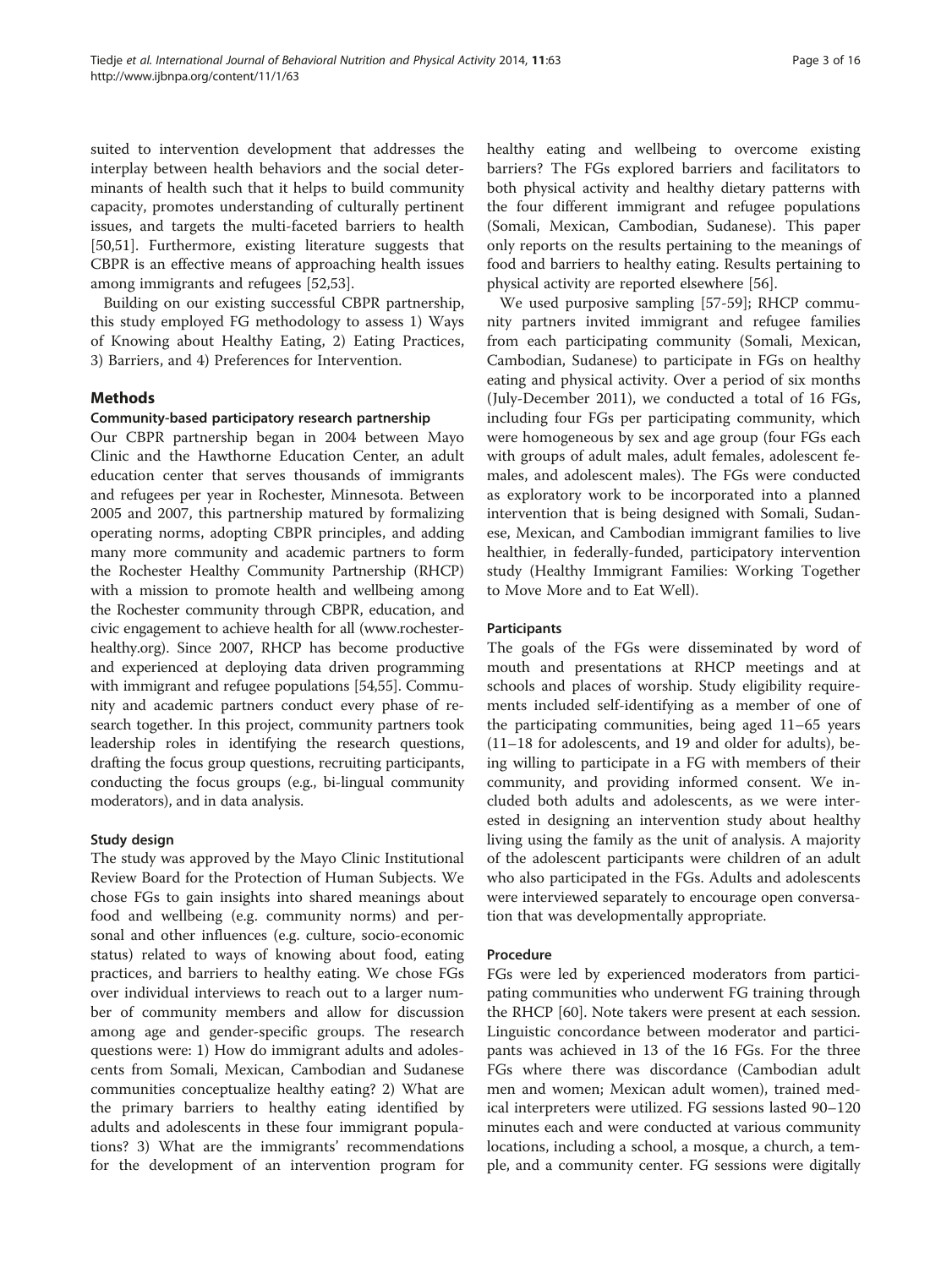recorded with permission, translated to English by native speakers, and transcribed. Translation integrity was verified by a native-language speaker and FG moderators reviewed transcripts for accuracy. Participation was voluntary and all participants provided oral informed consent. Food was provided at each FG. Participants received cash cards for their time.

We used social cognitive learning theory (SCT) to develop the FG guides. SCT underlines the interplay of social environmental factors (e.g. social support networks) and individual factors (e.g., self-efficacy to eat healthier) on health behavior [\[61](#page-15-0)]. Low self-efficacy is strongly associated with a lack of success at eating a healthy diet [[62\]](#page-15-0). FG guides included questions assessing 1) participants' understanding of a healthy diet, including soliciting descriptions of food, food environment, and dietary patterns; 2) participants' perceived barriers to eating healthy food individually, as a family and as a community; 3) differences in dietary patterns "back home" and in the U.S.; and, 4) recommendations of how they could eat healthier. FG guides were pilot-tested with an adult from each immigrant community and refined before use.

#### Qualitative analysis

FG transcripts and notes provided the data for analysis. A qualitative analysis team composed of eight RHCP academic and community partners (AM, GA, GB, CF, SM, JR, KT, MW) used a combination of qualitative content analysis [\[63,64](#page-15-0)] and grounded theory [[65\]](#page-15-0) for coding and analysis. Eight analysts performed an interpretive reading of all transcripts to identify both manifest and latent content and then developed a coding frame through discussion and consensus, and based on the frequencies of relevant categories. Once evaluated through trial coding, analysts worked in teams of two to perform the main coding on all transcripts. For final coding, each transcript was coded independently by two analysts who then met to agree on the final coding. This method was used to ensure coding reliability across analysts. Analysts then transformed the codes categorical themes and sub-themes to understand the meanings of food, health, and wellbeing among participants. Final themes and sub-themes were derived through a deliberative process among analysts. Analytic memos and data tables were derived to inform presentation of results. Analysis was facilitated by QSR International's NVIVO-9 software (QSR International, Pty. Ltd.).

# Results

# Participants

In total, 127 people participated in 16 FGs, four from each immigrant community (Somali, Mexican, Cambodian, Sudanese), respectively. The total number of participants who participated across all 16 groups were as follows:

a) Somali adolescents ages  $14.3 \pm 1.1$  (n = 21, 43% female), b) Somali adults ages  $40.2 \pm 11.3$  (n = 15, 47% female), c) Mexican adolescents ages  $14.8 \pm 1.7$  (n = 22, 59%) female), d) Mexican adults ages  $42.8 \pm 5.4$  (n = 14, 50%) female), e) Cambodian adolescents ages  $14.6 \pm 1.5$  (n = 15, 60% female), f) Cambodian adults ages  $58.8 \pm 13.2$  (n = 14, 71% female), f) Sudanese adolescents ages  $14.3 \pm 1.9$  $(n = 15, 53\%$  female), g) Sudanese adults ages  $47.7 \pm 12.2$  $(n = 11, 45\%$  female). Additional details about the sample are shown in Table [1.](#page-4-0)

# Themes

The results were highly consistent across the four communities and 16 FGs with some generational differences. Therefore, the results are summarized according to the major themes expressed across all groups with findings differentiated by age group ('adults' and 'adolescents') when differences were apparent (see Tables [2](#page-5-0), [3,](#page-6-0) [4](#page-7-0) and [5\)](#page-9-0).

All participants reported various ways of knowing about food, eating practices, and barriers to healthy eating. Participants easily identified what they perceived as major differences between their dietary practices in their countries of origin and as immigrants to the U.S. associated with an "American way of life". Across all 16 focus groups, including age groups, participants mentioned mainstream nutrition discourses and general knowledge of the benefits of healthy eating for disease risk reduction and better health. There was significant interaction between the domains of knowledge (ways of knowing about food) and practice (eating practices) as participants applied their understandings of these concepts to their own practice and to make sense of barriers to healthy eating.

# Theme 1. Ways of knowing about food

All participants across the four communities consistently reported key ways of knowing about food and wellbeing with some generational differences outlined below. For Theme 1, we identified three subthemes: Meanings, Motivations, and Knowledge Sources (see Table [2\)](#page-5-0).

Meanings Adult and adolescent participants across all four communities agreed that a healthy diet meant eating a balanced meal. Participants across age groups referred to fruit and vegetables as important parts of a healthy diet. There was consensus that fat and oils should be avoided, and that junk food is unhealthy and "makes you tired," and "lazier". Fast food and processed foods as well as fats and oils were described as unhealthy food. Examples are "food is medicine, it is vitamins", the "body will get the nutrients it needs," "eating a balanced meal. […] Balance is the key". Participants also underlined that they were aware that portion size affected wellbeing, and thatsmaller portion sizes were better than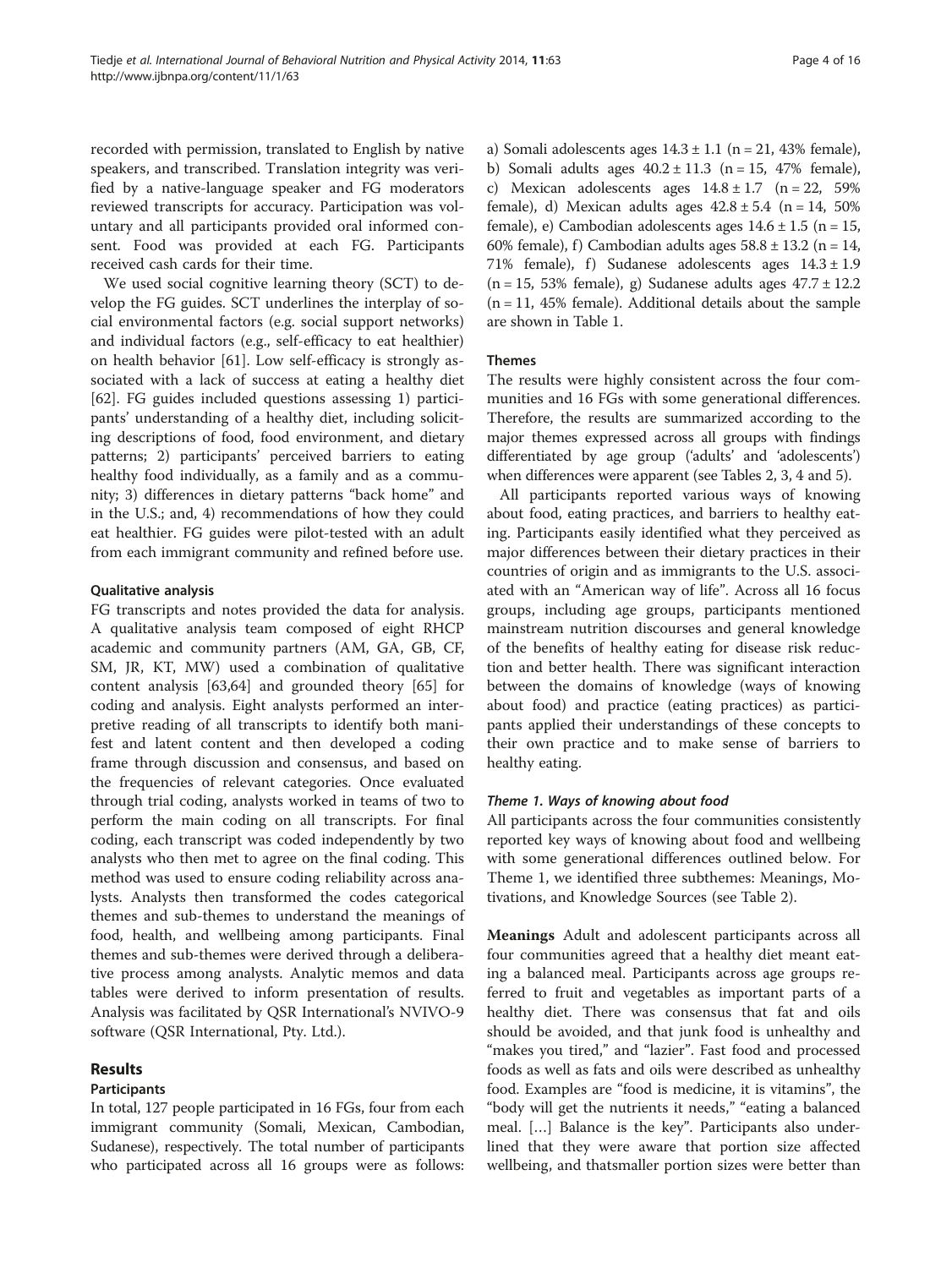| http://www.ijbnpa.org/content/11/1/63 | Fiedje et al. International Journal of Behavioral Nutrition and Physical Activity 2014, 11:63 |
|---------------------------------------|-----------------------------------------------------------------------------------------------|
|                                       |                                                                                               |

#### <span id="page-4-0"></span>Table 1 Demographics of study participants

| <b>Focus Groups</b> | N  | Gender<br>(% female) | Age<br>$(mean + SD)$ | Years lived in U.S.<br>$(mean + SD)$ | Language most commonly<br>spoken at home (% English) | Mean annual household<br>income (US dollars) | <b>Education level</b><br>(% high school equivalent or less) |
|---------------------|----|----------------------|----------------------|--------------------------------------|------------------------------------------------------|----------------------------------------------|--------------------------------------------------------------|
| Cambodian           |    |                      |                      |                                      |                                                      |                                              |                                                              |
| Adult (2)           | 14 | 71%                  | $58.8 \pm 13.2$      | $18.6 \pm 10.1$                      | 0%                                                   | 14,862                                       | 100%                                                         |
| Adolescent (2)      | 15 | 60%                  | $14.6 \pm 1.5$       | $9.1 \pm 5.8$                        | 0%                                                   |                                              |                                                              |
| Mexican             |    |                      |                      |                                      |                                                      |                                              |                                                              |
| Adult (2)           | 14 | 50%                  | $42.8 \pm 5.4$       | $12.7 \pm 7.5$                       | 0%                                                   | 24,000                                       | 86%                                                          |
| Adolescent (2)      | 22 | 59%                  | $14.8 \pm 1.7$       | $12.2 \pm 3.7$                       | 27%                                                  |                                              |                                                              |
| Somali              |    |                      |                      |                                      |                                                      |                                              |                                                              |
| Adult (2)           | 15 | 47%                  | $40.2 \pm 11.3$      | $11.1 \pm 4.2$                       | 0%                                                   | 28,092                                       | 60%                                                          |
| Adolescent (2)      | 21 | 43%                  | $14.3 \pm 1.1$       | $11.2 \pm 3.7$                       | 24%                                                  |                                              |                                                              |
| Sudanese            |    |                      |                      |                                      |                                                      |                                              |                                                              |
| Adult (2)           | 11 | 45%                  | $47.7 \pm 12.2$      | $8.5 \pm 4.5$                        | 9%                                                   | 24,857                                       | 45%                                                          |
| Adolescent (2)      | 15 | 53%                  | $14.3 \pm 1.9$       | $12.8 \pm 2.9$                       | 33%                                                  |                                              |                                                              |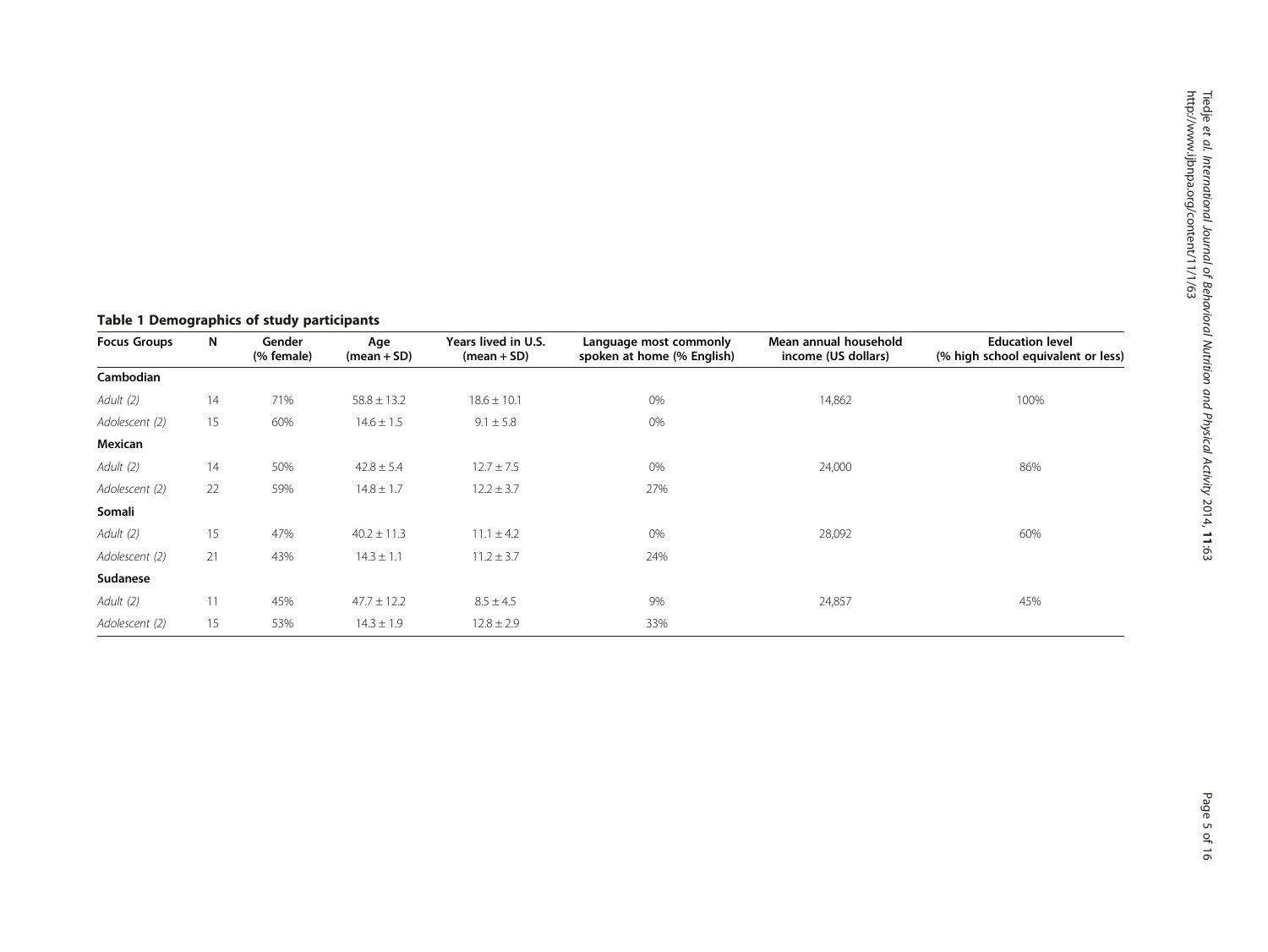| Subtheme                       | <b>Adults</b>                                                                                                                                                                                      | <b>Adolescents</b>                                                                                                                                        |
|--------------------------------|----------------------------------------------------------------------------------------------------------------------------------------------------------------------------------------------------|-----------------------------------------------------------------------------------------------------------------------------------------------------------|
| Healthy<br>Eating-Meanings     | Mexican: "[Healthy eating is] not eating too many fats, eating a balanced meal.<br>[] Balance is probably the key."                                                                                | Cambodian: "For me, I think healthy food is something that grows on trees<br>or is from the soil."                                                        |
|                                | Cambodian: "Eating healthy means making sure that things are cooked well.                                                                                                                          | Mexican: "[Eating healthy means] not eating a lot."                                                                                                       |
|                                | Raw food is not healthy."                                                                                                                                                                          | Mexican: "Over-processed foods are like fake food or junk food."                                                                                          |
|                                | Somali: "It is very good if a person eats healthy foods. His body will get the nutrients it needs."                                                                                                | Sudanese: "Anything you see in the store probably isn't fresh [] It's not<br>healthy, it's not real."                                                     |
|                                | Cambodian: "Food is medicine, it is vitamins."                                                                                                                                                     | Somali: "It is better to cook your own healthy food because if you get it<br>from [] stores, it has a lot of oil."                                        |
|                                |                                                                                                                                                                                                    | Somali: "Eating a non-healthy diet makes you lazy. [] Tired all the time,<br>sleep through the day, not active at all."                                   |
|                                |                                                                                                                                                                                                    | Somali: "You feel lazier if you eat fattening foods."                                                                                                     |
|                                |                                                                                                                                                                                                    | Sudanese: "Let's say you eat a donut, you will get lazier after that [than<br>when] eating healthy stuff."                                                |
| Healthy Eating-<br>Motivations | Somali: "When we got here, we noticed that we could get many diseases from eating that type of<br>[junk] food."                                                                                    | Cambodian: " [Healthy eating is] good for your heart. [] You live longer.<br>[] You don't look fat".                                                      |
|                                | Somali: "You lose weight and you lose fat. [] [Healthy eating], it's good for the brain. You are able<br>to do everything and remember everything but when you eat something unhealthy, you [] are | Cambodian: "You live longer, healthier. [] You stay young. [] You have<br>more energy."                                                                   |
|                                | always tired."                                                                                                                                                                                     | Mexican: "Keeps you nice and strong."                                                                                                                     |
|                                | Somali: ""When you eat something unhealthy, you become [] always tired. [] The fat is in your<br>body and fills your heart and clogs your blood vessels."                                          | Somali: Eating a healthy diet prevents overweight and obesity. [] Eating<br>healthy can help you focus during school, work, it can help you stay active." |
| Healthy<br>Eating-Knowledge    | Mexican: "I get a lot of information from television. [] They are saying that breakfast is the most<br>important meal of the day, so [for her kids] she makes them a really hearty breakfast."     | Mexican: "I talked to one of my teachers and she told me she had a heart<br>attack because of pop."                                                       |
| sources                        |                                                                                                                                                                                                    | Cambodian: "I learned about food from science class and from my parents,<br>too."                                                                         |
|                                | Sudanese: "Every woman is expected to know how to cook."                                                                                                                                           | Sudanese: "I watched the movie Supersize Me and I stopped eating<br>McDonalds."                                                                           |

# <span id="page-5-0"></span>Table 2 Theme 1: ways of knowing about nutrition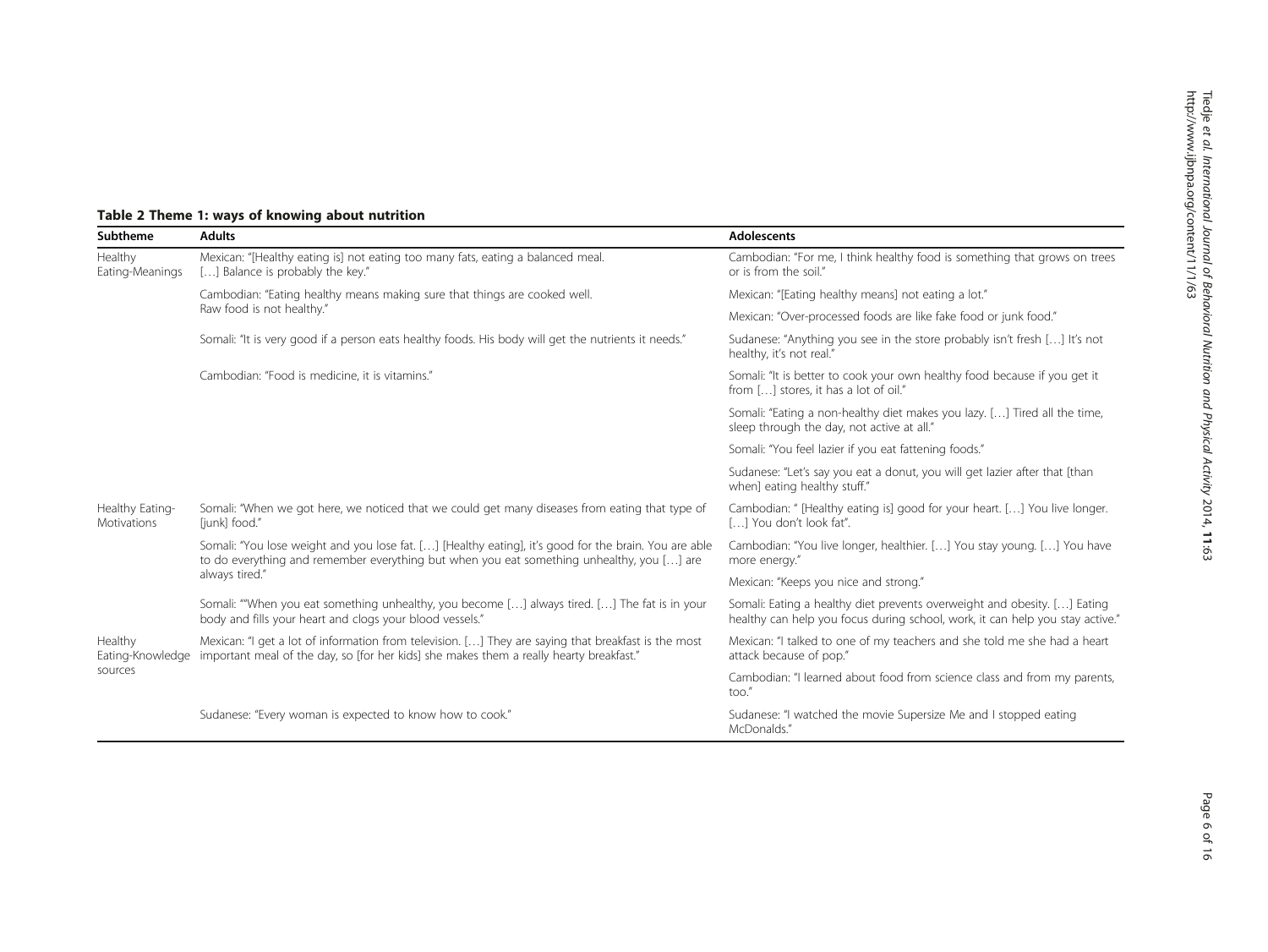#### <span id="page-6-0"></span>Table 3 Theme 2: eating practices

| Subtheme                       | <b>Adults</b>                                                                                                                                                                                 | <b>Adolescents</b>                                                                                                                                                                                                                                                                                                                |  |  |  |
|--------------------------------|-----------------------------------------------------------------------------------------------------------------------------------------------------------------------------------------------|-----------------------------------------------------------------------------------------------------------------------------------------------------------------------------------------------------------------------------------------------------------------------------------------------------------------------------------|--|--|--|
| Family Eating<br><b>Habits</b> | Cambodian: "We just eat when we are hungry and we don't eat<br>when we are not hungry. That practice keeps us from worrying                                                                   | Cambodian: "We eat a lot of fish. [] Mostly rice. [] Vegetables<br>and rice."                                                                                                                                                                                                                                                     |  |  |  |
|                                | about dieting."                                                                                                                                                                               | Mexican: "Beans and rice. [] lots of oil."                                                                                                                                                                                                                                                                                        |  |  |  |
|                                | Mexican: "With family and kids in particular, you need to set an<br>example. The kids won't eat vegetables if you don't eat them []                                                           | Somali: "My mom does not like us eating out. She is trying to cut<br>us from the fast food."                                                                                                                                                                                                                                      |  |  |  |
|                                | otherwise they are content with their pizza or chicken nuggets."                                                                                                                              | Somali: "We might not have the right food to eat at home; we<br>just like eat the same things over and over."                                                                                                                                                                                                                     |  |  |  |
|                                | Sudanese: "We eat healthy [] We don't have so much fast food<br>where we originate from. Fast food is considered junk food. Here<br>[] we try to make sure [] we feed [our children] homemade | Sudanese: "My mom told me that people in [our country] are<br>healthier because there is no such a thing 'pop it in and I'll<br>microwave it.' They cook every single day."                                                                                                                                                       |  |  |  |
|                                | meals."                                                                                                                                                                                       | Sudanese: "When my mom's cooking it, all it is, is vegetables and<br>then sometimes there's a little bit of meat, but it's not like all the<br>time it's meat."                                                                                                                                                                   |  |  |  |
|                                | Sudanese: "In Africa, we cook what the father needs, not the kids."                                                                                                                           | Sudanese: "My dad, he plants things outside like in the summer,<br>and then he cooks it and he eats it."                                                                                                                                                                                                                          |  |  |  |
|                                | Somali: "My kids go to school and they learn                                                                                                                                                  | Sudanese: "My Dad always says, [when he] orders pizza or                                                                                                                                                                                                                                                                          |  |  |  |
|                                | about health and eating fruits and vegetables [], but when they<br>come home they fill their stomach with pasta and rice."                                                                    | chicken [on weekends]: 'you are not supposed to eat this stuff all<br>the time because you are going to get fat, [] you are going to<br>get sick from all the fat in the food. [And] the food your mom<br>cooks is healthier than any food in America. You get stronger<br>after eating it. That's why most Africans are strong." |  |  |  |
|                                | Sudanese: "Most of our Sudanese dishes are homemade."                                                                                                                                         |                                                                                                                                                                                                                                                                                                                                   |  |  |  |
|                                | Mexican: "In my country, with my family, [] we prefer<br>homemade food. It is better. It's healthier, less fat."                                                                              | Mexican: "[We] are used to everything just being homemade."                                                                                                                                                                                                                                                                       |  |  |  |
| Americanized                   | "There is a lot of junk food places and you are tempted [] and                                                                                                                                | Somali: "It seems like on every corner [there is fast food]."                                                                                                                                                                                                                                                                     |  |  |  |
| Eating Habits                  | not make your own food."                                                                                                                                                                      | Somali: "Most of the [parents], when they came from like Africa                                                                                                                                                                                                                                                                   |  |  |  |
|                                | "Back home, it was easier to get healthy food. [] Here it is easier<br>to get unhealthy food than healthy food."                                                                              | [] they just want to be in America. [] They just want to be<br>Americanized. They just want to be part of it. They don't want to<br>be left out."                                                                                                                                                                                 |  |  |  |
|                                |                                                                                                                                                                                               | Mexican: "[My] parents or whoever cooks, cooks healthy [food]<br>but then after the healthy stuff, [I] go to [get] junk food."                                                                                                                                                                                                    |  |  |  |
|                                |                                                                                                                                                                                               | Sudanese: "I used to like [homemade food] when I was a kid, but<br>all this American food just changed me."                                                                                                                                                                                                                       |  |  |  |
|                                |                                                                                                                                                                                               | Somali: "My mom buys American food but she always cooks<br>African food. But the only time I eat it is when I am really<br>hungry."                                                                                                                                                                                               |  |  |  |
|                                |                                                                                                                                                                                               | Sudanese: "Here in America everything [is with] so much oil [].<br>It's just instant; just put it in the microwave."                                                                                                                                                                                                              |  |  |  |
| Easy Food                      | Mexican: "[We eat] whatever is easiest, just go with that because<br>[] that's what the kids are looking for. [] What is already                                                              | Somali: "If you're too lazy to cook or something you just go to<br>the store and get likemost of the time something unhealthy."                                                                                                                                                                                                   |  |  |  |
|                                | made, what is easiest."<br>Mexican: "[The kids] see a cantaloupe and instead of slicing and<br>eating it, they would rather get something easier, [] opening a                                | Mexican: "If you hang out with your friends and you are hungry,<br>and you have three dollars, it's easy to just go to Taco Bell or<br>something."                                                                                                                                                                                |  |  |  |
|                                | bag of chips and eat that instead."                                                                                                                                                           | Somali: "If you parents are lazy to cook food, they will give you<br>money so you can go grab something."                                                                                                                                                                                                                         |  |  |  |
|                                |                                                                                                                                                                                               | Mexican: "[When] you are going to McDonalds you are obviously<br>not getting a salad, you are getting a hamburger."                                                                                                                                                                                                               |  |  |  |

large ones. Somali adults explicitly noted however that big portions were of cultural importance for them.

Motivations Participants consistently mentioned one motive to healthy eating was to "live longer, healthier," "have more energy," and avoid adverse health effects and food related diseases, such as heart attack, diabetes, being overweight. For example: "My teacher […] told me she had a heart attack because [of] pop." Several youth

mentioned junk food as unhealthy food: "you can get many diseases from eating that type of [junk] food." Similarly, a Somali adult explained: "when you eat something unhealthy, you become […] always tired. […] The fat is in your body and fills your heart and clogs your blood vessels." Most participants recognized that "healthy food protects you from getting sick", and "eating healthy prevents overweight and obesity". Participants in both age groups also described additional advantages of eating a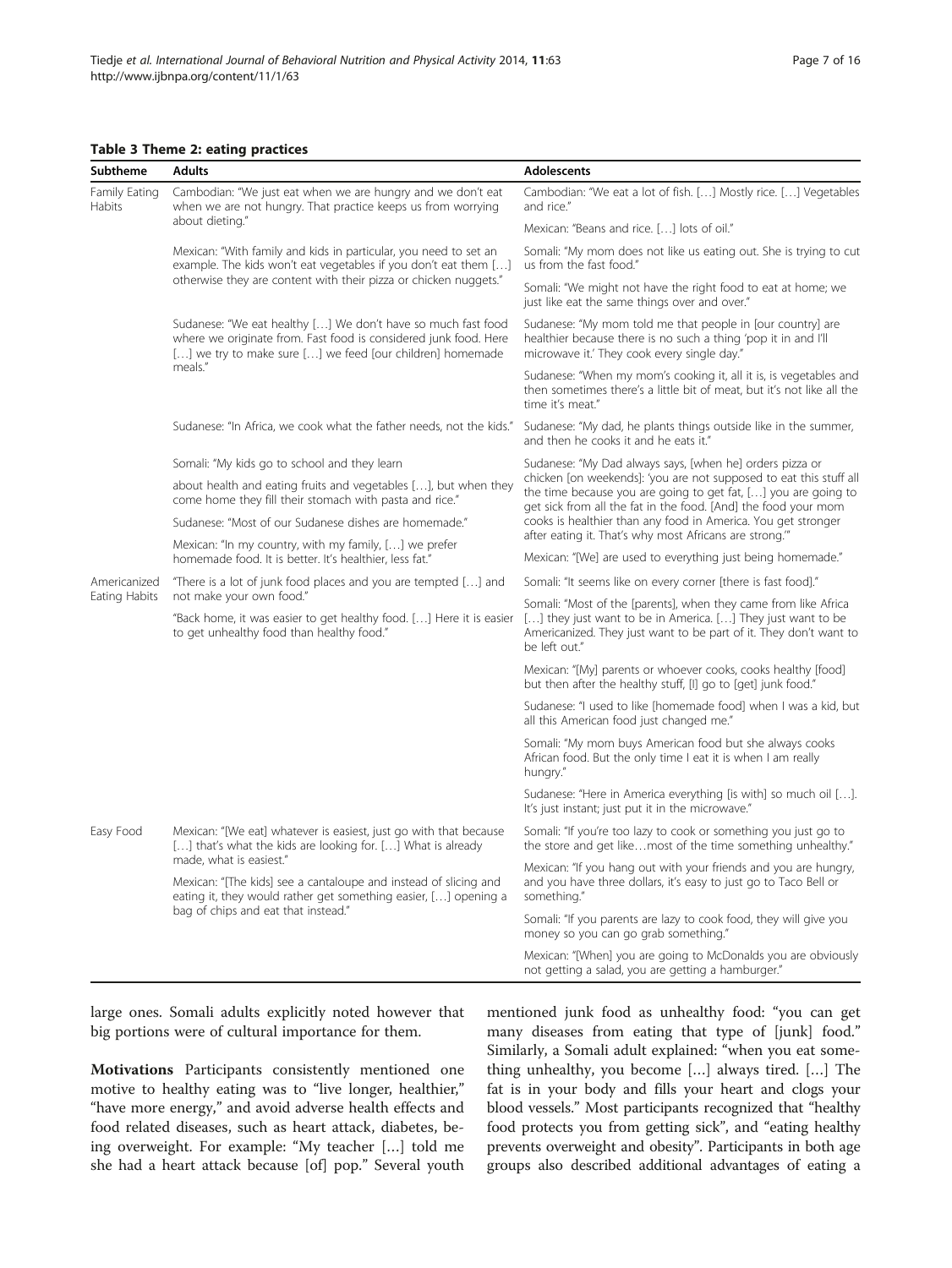<span id="page-7-0"></span>

| Subtheme              | <b>Adults</b>                                                                                                                                                                                                                 | Adolescents                                                                                                                                                                                         |  |  |  |
|-----------------------|-------------------------------------------------------------------------------------------------------------------------------------------------------------------------------------------------------------------------------|-----------------------------------------------------------------------------------------------------------------------------------------------------------------------------------------------------|--|--|--|
| Taste and<br>Cravings | Somali: "For us, the type of food we like is the food we know."                                                                                                                                                               | Somali: "So it's like up to you. If you want to eat healthy<br>but you see chips you want to buy it so badly. Like an                                                                               |  |  |  |
|                       | Somali: "The goat meat seems good to us. The rice we fill with oil<br>seems good to us. The pasta with lots of sauce seems good to us."                                                                                       | apple, you don't care."                                                                                                                                                                             |  |  |  |
|                       |                                                                                                                                                                                                                               | Sudanese: "[In America], they advertise unhealthy food to<br>look really good."                                                                                                                     |  |  |  |
|                       | Somali: "What seems good to us is a large plate of food. We would fill<br>it with food and pile on more food. Large pieces of meat, rice, oils"                                                                               | Cambodian: "You want to eat healthy but the others foods<br>are calling for you."                                                                                                                   |  |  |  |
|                       | Mexican: "When we got here to the U.S., [my children] wouldn't like<br>pizza [and] burgers. Now, I can't get them off the pizza or the<br>burgers!"                                                                           | Cambodian boys: "[At school] they have a box of salad you<br>can pick, but I don't think a lot of people pick salad; they<br>prefer some fatty food over salad."                                    |  |  |  |
|                       | Mexican: "I get cravings for Mexican food."                                                                                                                                                                                   | Mexican: "There is a lot of hamburger places and you are<br>tempted to not make your own food."                                                                                                     |  |  |  |
|                       | Cambodian: Some [of us] prefer Asian food just because [we] are used<br>to eating it and feel like it stays in the stomach longer. Whereas, if you<br>eat American food, you eat for a little bit and you feel hungry again." | Mexican: "Sometimes people might prefer junk food because<br>they think it tastes better and usually the healthier things<br>don't always taste good."                                              |  |  |  |
|                       | Sudanese: "I miss a lot of food that I've been eating over there. A lot. I<br>realize that those foods back home were more beneficial to our<br>bodies."                                                                      | Somali: "I run for the hot cheetos. - Oh my God!"                                                                                                                                                   |  |  |  |
| Easy Access           | Mexican: "When you move to this country, you get used to []                                                                                                                                                                   | Somali: "There is [a] McDonalds on every corner."                                                                                                                                                   |  |  |  |
| to Junk Food          | buying and keeping [] cookies, chocolate, chips, peanuts for<br>snacking for desserts and after the meal. [] It is easy, just after the<br>meal to just open a dessert bar or chocolate. Or [when] I am hungry,               | Somali: "When people don't have food at home, they just<br>take the family to McDonalds."                                                                                                           |  |  |  |
|                       | then I open a bag of chips."                                                                                                                                                                                                  | Mexican: "It's easier to get junk food then healthy food                                                                                                                                            |  |  |  |
|                       | Somali: "When you come to the U.S., the food is mostly unhealthy<br>because of, you know, the [frozen], and [in] cans, or McDonald's or<br>something like that, you know, junk food."                                         | because you just open a bag or put it in the microwave.<br>[With] healthy food, you have to cut the lettuce, cut the<br>tomatoes."                                                                  |  |  |  |
|                       |                                                                                                                                                                                                                               | Sudanese: "There is a lot of junk food in our school."                                                                                                                                              |  |  |  |
|                       |                                                                                                                                                                                                                               | Somali: "Here it is easier to get unhealthy food than healthy<br>food."                                                                                                                             |  |  |  |
| Role of<br>Family     | Mexican: "I try to eat healthier but my husband will protest and say: 'I<br>want rice and beans'."                                                                                                                            | Somali: "You can't really tell your parents: 'Your food, I don't<br>like it.' They'll just say: 'Eat!"                                                                                              |  |  |  |
|                       | Mexican: "We all love our kids but [] part of their bad habits are also                                                                                                                                                       | Somali: "My mom-she buys a lot of pop."                                                                                                                                                             |  |  |  |
|                       | our mistakes, our errors. We have taught them wrong."                                                                                                                                                                         | Sudanese: "My mom always cooks macaroni and cheese and                                                                                                                                              |  |  |  |
|                       | Sudanese: "The family will be the victim now because the head of the<br>family [decides what is eaten]. In Africa, we cook what the father<br>needs, not the kids."                                                           | stuff like that meatballs and pasta []. Americanized<br>food."                                                                                                                                      |  |  |  |
|                       | Cambodian: "For instance if there are four people in the household<br>the difficult thing about eating is, if I wanted sour soup, and someone<br>else just wanted vegetable soup, it is really hard to please everyone."      | Sudanese: "There is a lot of junk food at home because of<br>what my mom buys."                                                                                                                     |  |  |  |
|                       | Mexican: "So for me, I [am] from a Hispanic family. It is all very social.<br>[] Our problem is, [] we always get together and do a lot of social<br>eating."                                                                 |                                                                                                                                                                                                     |  |  |  |
| Cultural<br>foods and | Somali: "We eat [] more grain than poultry or red meat on a daily<br>basis. We end up eating more than we need. That's the problem."                                                                                          | Somali: "[Somali food] seems to be healthy but they fry<br>everything."                                                                                                                             |  |  |  |
| traditions            | Somali: "We don't understand the food here."                                                                                                                                                                                  | Cambodian: "For me I think Cambodian food is healthy but                                                                                                                                            |  |  |  |
|                       | Somali: The food we know was better in our country. It was good and<br>the sun would help you burn it off. The oil and the sugar were burnt                                                                                   | [] it depends [] because sometimes they use pig fat or<br>pig skin and it is really fatty food."                                                                                                    |  |  |  |
|                       | off by the sun."<br>Somali: We think that, the bigger a person is, the healthier. [] A<br>skinny person is a sick person."                                                                                                    | Mexican: "Sometimes it is hard to make Mexican food<br>healthy unless you want to [] but if you just make it, it is<br>not going to be healthy."                                                    |  |  |  |
|                       | Sudanese: In Sudan, our food [has] a lot of fat in it. If there is no fat,<br>then it is not right. That's my culture."                                                                                                       | Mexican: "Well [in] our culture, [food] is not too healthy. Just<br>fat."                                                                                                                           |  |  |  |
|                       | Mexican: "[I am] never going to be able to go from: 'We've eaten<br>tortillas our entire life,' to [just eating] one [tortilla] a day. That's just<br>impossible for my family."                                              | Mexican: [Our] parents want to raise [us] how they were<br>raised or slightly better and they have the idea [that] []<br>feeding [us] what they had as a child will [] make you in<br>their image." |  |  |  |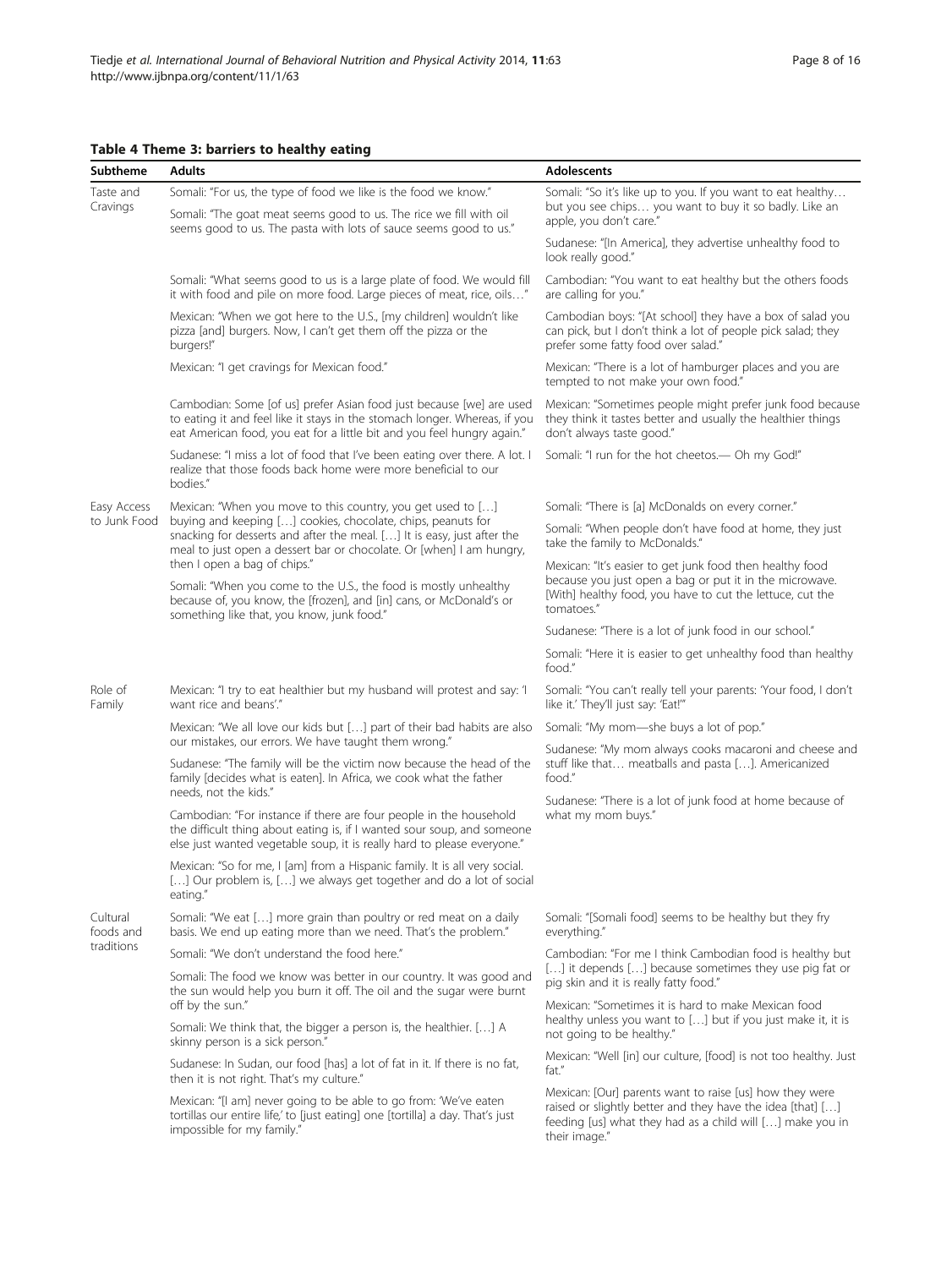| Table 4 Theme 3: barriers to healthy eating (Continued) |  |  |  |  |
|---------------------------------------------------------|--|--|--|--|
|---------------------------------------------------------|--|--|--|--|

|          |                                                                                                                                                                                                            | Somali: "Usually in the Somali culture [] healthy diet is not<br>really part of their [] routine."                                                                                         |
|----------|------------------------------------------------------------------------------------------------------------------------------------------------------------------------------------------------------------|--------------------------------------------------------------------------------------------------------------------------------------------------------------------------------------------|
| Time     | Mexican: "I work and you know [my children] are not going to eat<br>what you tell them to, they are going to eat what is easiest."                                                                         | Somali: "[Our parents] are just too busy because they work<br>overtime and just come home and sleep. That's basically<br>what they do."                                                    |
|          | Sudanese: "Because I am doing two jobs and at the same time I got to<br>school you have to wake up early in the morning and prepare                                                                        | Somali: "Me, I always used to get McDonald's because I<br>worked there. I never                                                                                                            |
|          | breakfast."                                                                                                                                                                                                | eat at home. I only eat at school. I come home, sleep; I rarely<br>have time to eat at home."                                                                                              |
|          |                                                                                                                                                                                                            | Mexican: "We don't have time to make [food]. Sudanese: "My<br>mom doesn't cook anymore because she is always at her<br>job."                                                               |
|          |                                                                                                                                                                                                            | Sudanese: "My parents both work, so they don't usually have<br>time to cook on weekdays so they usually elect the easiest<br>thing from McDonalds or something and bring it back<br>home." |
|          |                                                                                                                                                                                                            | Sudanese: "For our family, because our mom works a lot,<br>[] we have to make food on our own and it's easier to<br>make junk than good quality food."                                     |
|          |                                                                                                                                                                                                            | Sudanese: "My mom is always at work so then we pick the<br>unhealthy choice like pop a pizza in the oven and it's<br>quicker, just after school."                                          |
| Finances | Somali: "Fruits and vegetables are very expensive []. Pasta is cheap<br>and [] when it is cooked, it has a lot of calories. So if [we] had more                                                            | Cambodian: "Fatty [food] costs less than fruits and<br>vegetables [and] all the healthier stuff."                                                                                          |
|          | money, [we] could buy fruits and vegetables."                                                                                                                                                              | Cambodian: "Sometimes we don't have the money to buy<br>healthy foods."                                                                                                                    |
|          | Cambodian: "The only thing that [makes it] difficult [to eat healthy] is<br>the money. When it comes to food [availability], it is not difficult."                                                         | Sudanese: "Fast food is way cheaper than healthy food, so<br>you go to McDonalds and get a sandwich for a dollar rather                                                                    |
|          | Cambodian: [Healthy food] is expensive. [] If you want to be healthy<br>and eat healthy but you're not having enough financial aid or money<br>to purchase them then you just get what you canbuy what you | than [buying] food and making it yourself at home."<br>Sudanese: "My mom doesn't buy as much [the] healthiest<br>food because sometimes you can't always afford [that]."                   |
|          | can."<br>Mexican: "Everything is really expensive in the winter. Everything                                                                                                                                | Sudanese: "McDonalds has the dollar menu.- Who is going<br>to compete with that?"                                                                                                          |
|          | healthy."                                                                                                                                                                                                  | Mexican: "We don't have anything to make [healthy food]                                                                                                                                    |
|          | Cambodian: "In the summer, we can do gardening and grow our own<br>vegetables and we only have to buy meat. But in the winter we have<br>to purchase [everything]."                                        | with. [] Maybe the prices [of healthy food] are too<br>overpriced."                                                                                                                        |
|          | Sudanese: "[The hard things about eating healthy in [this town] are<br>[]: Finance, finances!"                                                                                                             | Somali: "Healthier foods tend to be more expensive at<br>grocery stores."                                                                                                                  |

healthy diet that extended beyond the biomedical to the psychosocial (e.g., enhance self-confidence and happiness; lower stress). Adolescent and adult participants agreed that eating healthy makes you "have more energy," "you stay younger", improve self-esteem, and "it can help focus during school." Related to this, it was important for some participants to eat healthy so that they could be a role model for other family members. For example, some adults reported wanting to be a role model for their children to eat healthier. Similarly, several adolescents talked about wanting to positively influence their parents' eating practices, which they described as unhealthy.

Knowledge Sources All participants mentioned how their knowledge about food was derived from a variety of sources including schoolteachers, parents, health

professionals, food labels, and the media. Most adult participants referred to television as a knowledge source, and mentioned what they had learned about food in their home country; they also spoke of health professionals as sources of knowledge. For adolescents, their parents and teachers, in addition to food labels and documentaries about the food industry, were important knowledge sources about healthy eating. For example, a Cambodian adolescent said: "I learned about food from science class and from my parents, too". A Sudanese youth said: "I watched the movie 'Supersize Me' and I stopped eating McDonalds".

Another frequently mentioned way of knowing about food was related to the role of women in food preparation at home, identified by both adults and adolescents equally. Men and women participants reported that a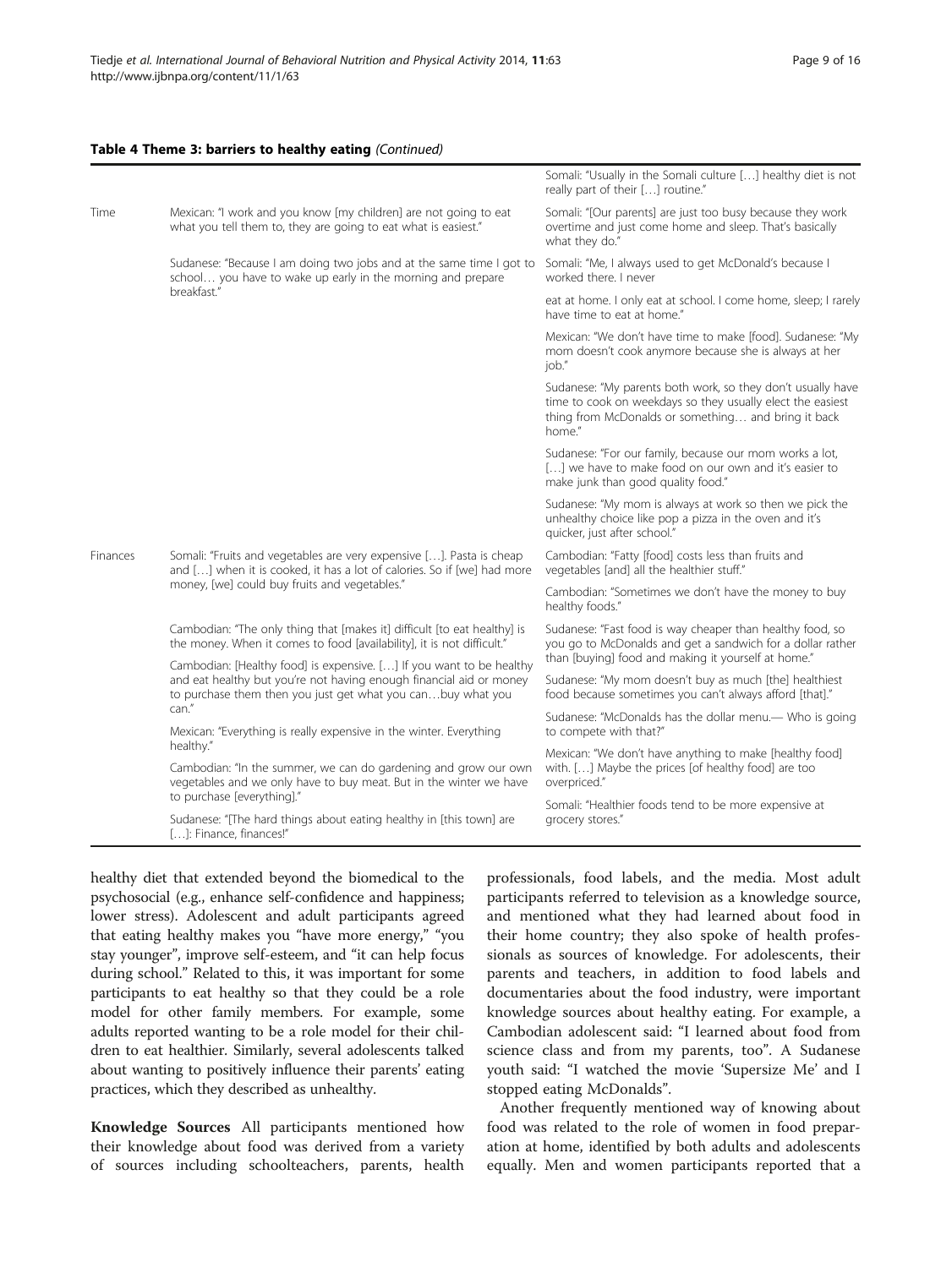<span id="page-9-0"></span>

|  |  |  | Table 5 Theme 4 preferences for intervention |  |  |  |  |  |  |  |  |  |
|--|--|--|----------------------------------------------|--|--|--|--|--|--|--|--|--|
|--|--|--|----------------------------------------------|--|--|--|--|--|--|--|--|--|

| <b>Subtheme</b>                 | <b>Adults</b>                                                                                                                                                                                                                                                                                                | <b>Adolescents</b>                                                                                                                                                                                                                                                             |
|---------------------------------|--------------------------------------------------------------------------------------------------------------------------------------------------------------------------------------------------------------------------------------------------------------------------------------------------------------|--------------------------------------------------------------------------------------------------------------------------------------------------------------------------------------------------------------------------------------------------------------------------------|
| Family<br>Counseling            | Mexican: "[It would be good] if [I] had more information [] to<br>bring [] home []. Kids are used to eating a very certain way                                                                                                                                                                               | Mexican: "Talking to the younger kids because they're like the<br>future generation and just letting them know."                                                                                                                                                               |
|                                 | and any time [I] change it [I] get a lot of push back."                                                                                                                                                                                                                                                      | Mexican: "A lot of people don't listen. Maybe you can get a group                                                                                                                                                                                                              |
|                                 | Mexican: "With family and with kids particularly, you need to set<br>an example. The kids won't eat the vegetables if you won't eat<br>them."                                                                                                                                                                | to go around to people's houses and ask if they're healthy."                                                                                                                                                                                                                   |
|                                 | Somali: "That's part of the advocacy, that, we have to advocate to<br>the families and the kids. Then they will know what healthy is, but<br>[] we have to write down those tools and translate it, and<br>acknowledge the parents also."                                                                    | Sudanese: "It's better to do it with your family than to do it alone<br>because if it's hard going on [] a diet and eating healthy when<br>your brothers and sisters are watching TV and eating junk food,<br>and if you're a family, [you] motivate each other: 'Come on, you |
|                                 | Sudanese: "For me it's the women in the house [] if we need<br>a solution the woman is a big part of that solution [] because<br>they can change a lot of things."                                                                                                                                           | can do it!' you know, encourage each other, other than you doing<br>it by yourself."                                                                                                                                                                                           |
|                                 | Somali: "People they don't have any knowledge, especially most<br>people who immigrate here and you know, they just have, you<br>know, lack of knowledge."                                                                                                                                                   | Somali: "Parents can start getting better food in the house."                                                                                                                                                                                                                  |
|                                 | Mexican: "Not buy the foods that are bad for you, just not buy<br>them, not even have them at home. Just buy veggies and foods<br>that are good for you."                                                                                                                                                    |                                                                                                                                                                                                                                                                                |
| Community<br>Education          | Mexican: "[Education at] church and things like this and together<br>(juntos), or in the Mexican stores [] if you want to reach [us]<br>you're going to have to go to the Catholic Church."                                                                                                                  |                                                                                                                                                                                                                                                                                |
|                                 | Sudanese: "We just [need] knowledge Yep, about the benefits<br>[of] eating healthy. Like lower the salt [content], lower these oils,<br>sweets. [] In our community you cannot tell somebody "this<br>food is not good" they are going to be mad. [] You cannot talk<br>about my food. That's cultural law." |                                                                                                                                                                                                                                                                                |
| Healthy<br>Traditional<br>Meals | Mexican: "[So that I] can learn how to incorporate the same<br>ingredients but in more, in healthier ways, so that [I am] not<br>changing their diet entirely, just kind of recombining."                                                                                                                    | Somali: "If [parents] see you're getting big because of [traditional<br>food] they give you they'll have to change it up or like give you<br>smaller amounts."                                                                                                                 |

woman is "in charge of the food in her family" and "every woman is expected to know how to cook". As a result, adults and youth saw women as "part of the solution" when discussing how they could make their diets healthier. One Mexican woman reported that she learned on television that "breakfast is the most important meal of the day," so she makes sure to prepare a "hearty breakfast" for her family to start the day.

#### Theme 2. Eating practices

Participants across the four communities and age groups described their eating practices in their country of origin and in the U.S. They specifically identified a change in eating practices from one generation to the next as they became more Americanized with increasing years of residence in the U.S. Three subthemes: Family Eating Practices, Americanized Eating Practices, and Eating What's Easy are described, separated by age group in Table [3.](#page-6-0)

Family practices The family was identified as the center for learning eating habits. Ways in which participants described family eating practices marked generational differences between adults and adolescents. Virtually all participants, adults and adolescents, listed the types of food they usually ate at home, highlighting fresh or homemade food as an important part of their diet and emphasizing the importance of keeping up or respecting traditional ways of eating (which was not always deemed the healthiest food). Here, adults described how they "[didn't] have so much fast food where [they] originate from", and highlighted how they preferred "homemade food". In this context, some adults re-emphasized that they wanted to be a role model for their children and showed concern about the availability of junk food in the U.S. Then again, other adults highlighted that they mostly fed their children ethnic food ("Pasta and rice") even though their children learned about fruit and vegetables at school. Here, Mexican and Somali women underlined that they served "what the father needs", not catering to the children's healthier preferences for salad or vegetables. Cambodian adults specifically underlined that they avoided overeating to stay healthy in this country, where they lived a sedentary lifestyle.

Adolescent groups echoed their parents' concerns about staying and eating healthy through balanced meals at home. All adolescents emphasized the importance of homemade and fresh food at home, distinguishing it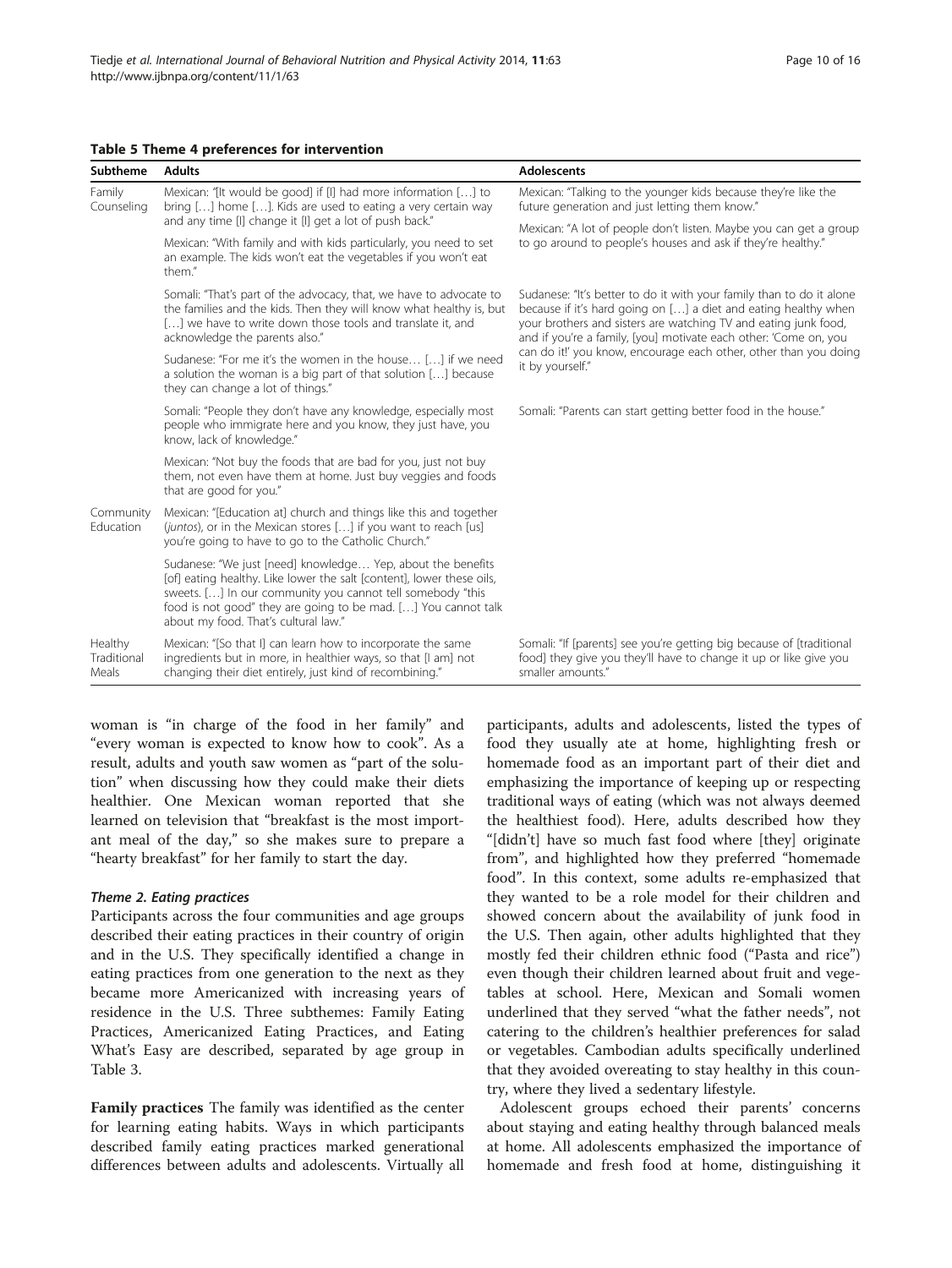from fast food and junk food in the U.S. Examples include: "My Dad says […] the food your mom cooks is healthier than any food in America. You get stronger after eating it. That's why most Africans are strong;" "My mom does not like us eating out. She is trying to cut us from the fast food;" "My dad, he plants things outside like in the summer, and then he cooks it and he eats it". Still, adolescents also had concerns that their parents served them the same (unhealthy ethnic) food "over and over again". Somali youth especially complained that they were given "large portion sizes" and "lots of oil." Here, adolescents agreed that the ethnic food served at home was not always healthy and had hidden oil or fat. They emphasized that they were expected to eat ethnic food when served at home, insinuating that they ate out of respect for their parents and to keep with their cultural traditions, despite their knowledge that greasy food made them unhealthy. This was an issue for both Mexican and Somali youth.

Americanized eating practices Across the 16 FGs, adolescent and adults all described their assimilation into fast food culture due to environmental and structural factors. For instance, many described the abundance of junk food and fast food restaurants in the U.S., highlighting that one was "tempted not to make your own food", and that it seemed "easier to get unhealthy food than healthy food". One participant described how "all this America just changed [him]". In addition, adolescent participants deplored the quality of American food. One participant said: "Here in America everything [is with] so much oil [...]. It's just instant; just put it in the microwave". Nonetheless, adolescent participants also confessed that they had developed a taste for junk food and some even described their parents as wanting to assimilate an American way of life and the dietary changes made them feel more integrated: "they just want to be Americanized".

Eating what's 'easy' This subtheme intersects with the Americanization of eating practices. Adult and adolescent participants described "easy food" as a new eating habit, mentioning that they ate "whatever [was] easiest". While adults often described their children as preferring "what's easy," what does not have to be cut or prepared, adolescent participants also described how their parents were sometimes "lazy" and instead of preparing food at home, would give them money to eat out. There was great variation across the groups with contradictions between the discussion about ethnic food and homemade meals, and the abundance of junk food and fast food and preference for the latter, due to different types of barriers. For example, Sudanese mothers seemed committed to preparing homemade food for their families to pass on the knowledge about traditional meals and to teach their children traditional ways of cooking. Most adults and adolescents emphasized a preference for what's easy due to time constraints with school and work.

# Theme 3. Barriers to healthy eating

The third theme, Barriers to Healthy Eating, was discussed at length in all FGs. Results were consistent across all four communities, gender and age groups. Self-reported barriers to healthy eating ranged from personal (taste and cravings), to societal/cultural (easy access to junk food; cultural traditions) and structural (finances; time) obstacles (see Table [4](#page-7-0)).

Taste and cravings A major barrier to healthy eating, identified by both adults and adolescents, was cravings for unhealthy food, such as chips and fatty food or traditional types of food with lots of oil. Both age groups recognized that healthy eating is an individual's responsibility but personal preference and family eating habits made it hard to stop eating unhealthy food. One adolescent said: "So it's like up to you. If you want to eat healthy…but you see chips… you want to buy it so badly. Like an apple, you don't care". Another mentioned: "You want to eat healthy but the other foods are calling for you". Other barriers were differences in the conception of 'good' food, as in food that is 'good for you' ("In America, they make unhealthy food look really good"). As noted prior, ethnic food cravings were an important topic among immigrant adults. They mentioned how traditional food was considered 'good', albeit not necessarily healthy according to American standards (Somali adult said: "For us, the type of food we like is the food we know;" "The goat meat seems good to us. The rice we fill with oil seems good to us. The pasta with lots of sauce seems good to us."). Other barriers mentioned were changing tastes since coming to the U.S. and, as foreshadowed by the discussion about easy food, a higher prevalence of cravings for unhealthy food such as burgers and fries. Adults also highlighted their concern for their children, and teens highlighted their concern for a parents' tastes for sugary soda.

Easy access to junk food Along with changing preferences, the Americanization of the palate, and cravings for unhealthy food, the easy access to junk food was identified as a major barrier to healthy eating by both adults and adolescents. Examples are: "There is [a] McDonalds on every corner;" "When people don't have food at home, they just take the family to McDonalds;" "It's easier to get junk food than healthy food because you just open a bag or put it in the microwave. [With] healthy food, you have to cut the lettuce, cut the tomatoes". In adult and adolescent FGs, dietary changes were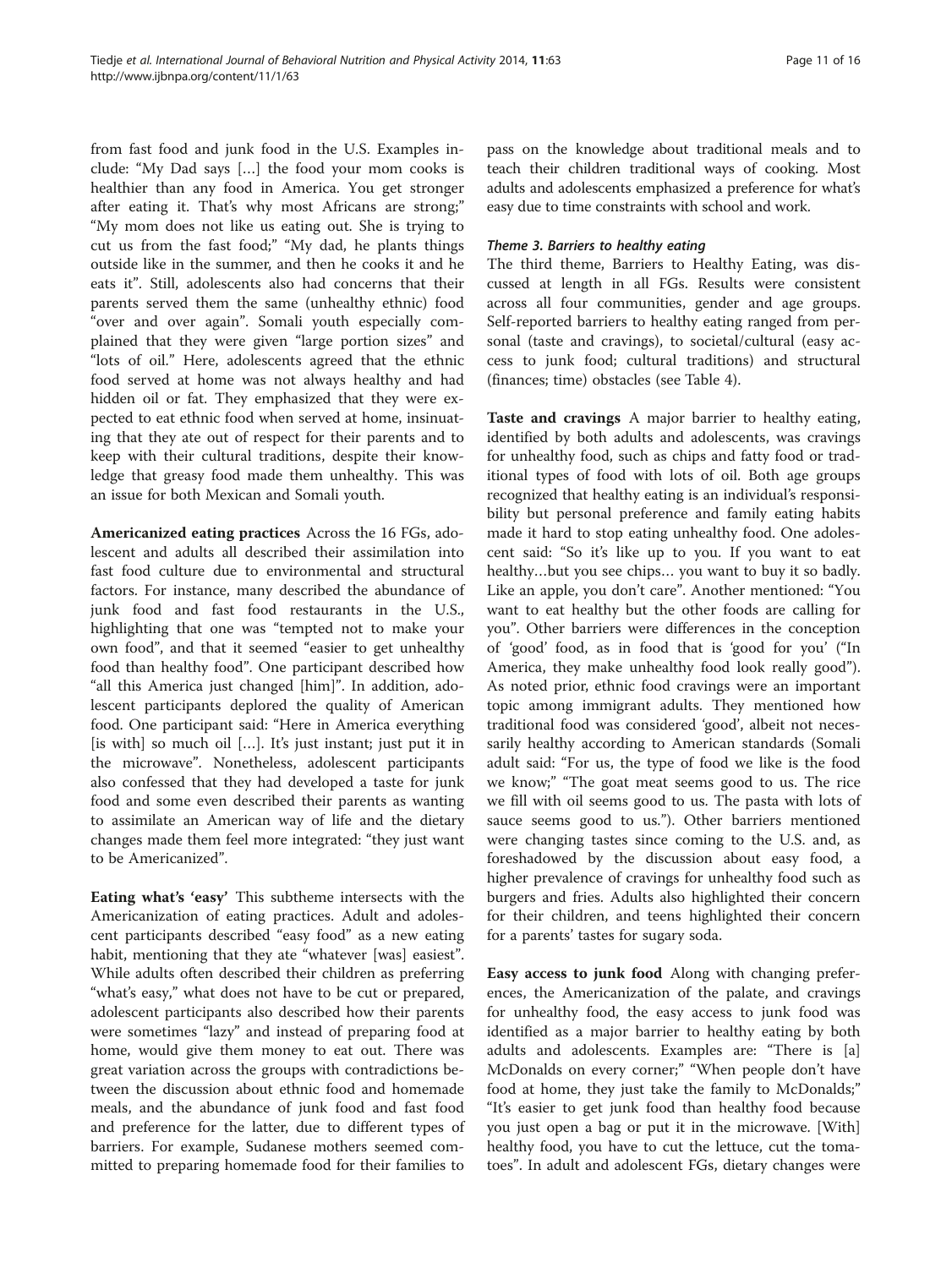observed. For instance, schools were also identified as a source of easy access to junk food, and grocery shopping of processed or canned food and snacking were described as new dietary practices. One Mexican adult said: "When you move to this country, you get used to […] buying and keeping […] cookies, chocolate, chips, peanuts for snacking for desserts and after the meal. […] It is easy, just after the meal, to just open a dessert bar or chocolate. Or [when] I am hungry, then I open a bag of chips".

Role of family While the family was described as the nexus of their dietary practices and a potential facilitator for healthy eating or dietary change, the family was also viewed as an obstacle to healthy eating. Here, adult and adolescent groups identified family members and the transmission of unhealthy eating practices as a major barrier to healthy eating. Examples are: "I try to eat healthier but my husband will protest and say: 'I want rice and beans';" "We all love our kids but […] part of their bad practices are also our mistakes, our errors. We have taught them wrong;" "There is a lot of junk food at home because of what my mom buys". Intergenerational variation in taste in the same family was identified as a barrier to eating healthy for youth who professed wanting to change to a diet based on fruit and vegetables and low in carbohydrates and fat. Furthermore, youth identified social eating as a family barrier ("So for me, I [am] from a Hispanic family. It is all very social. […] Our problem is, […] we always get together and do a lot of social eating"). As noted earlier, youth felt compelled to eat what the parents would served them even if they knew it was unhealthy. One Somali youth said: "You can't really tell your parents: 'Your food, I don't like it.' They'll just say: 'Eat!'".

Cultural foods and traditions This subtheme intersects with taste and cravings for unhealthy food. Many adult participants reported the transmission of a traditional high fat and high carbohydrate diet from the home country because they are familiar. Examples are: "Well [in] our culture, [food] is not too healthy. Just fat;" "We don't understand the food here;" "[I am] never going to be able to go from: 'We've eaten tortillas our entire life,' to [just eating] one [tortilla] a day. That's just impossible for my family." With respect to eating practices, participants mentioned "eating more than we need" and serving big portion sizes. While all communities across gender and age underlined that traditional food contained a lot of fat and oil ("If there is no fat, then it is not right. That is my culture."), body size ideals were also discussed in this context. In particular, Somali participants especially underlined the importance of big portion sizes and the image that "a bigger person is healthier" and "a skinny person is a sick person".

Time Lack of time for adequate food preparation of homemade and fresh food was one of the primary structural barriers identified across all communities, age and gender groups. As noted in conjunction with Eating what's easy, and Easy access to junk food, there was consensus that preparing a healthy diet takes time and school and work schedules impeded dedicating enough time to preparing healthy food. Examples are: "Because I am doing two jobs and at the same time I go to school… you have to wake up early in the morning and prepare breakfast;" "I never eat at home. I only eat at school. I come home, sleep; I rarely have time to eat at home;" "We don't have time to make [food];" "My mom doesn't cook anymore because she is always at her job".

Finances All participants reported the high cost of healthy food as another important structural barrier to eating healthy meals. A Cambodian adult said: "[The hard things about eating healthy] in [this town] are […]: Finance, finances!" Among adults, limited finances were reported as a major hurdle to feeding the family a healthy but filling meal ("The only thing that [makes it] difficult [to eat healthy] is the money."). Youth identified their parents' good intentions but limited ability to provide healthy food for them ("My mom doesn't buy as much [the] healthiest food because sometimes you can't always afford [that]"). Cheap fast food came up as a primary topic to allow families to eat while staying on a budget. As one youth stated: "McDonalds has the dollar menu.— Who is going to compete with that?" The high price of fruit and vegetables were noted as a hurdle to healthy eating year-round, even if they talked about cutting their costs by harvesting from their vegetable garden over the summer.

# Theme 4. Preferences for interventions

All FGs discussed ideas about how to design a health promotion program with the goal of improving healthy eating. Unanimously, adults and adolescents highlighted the importance of group programs to reach out to families and to the entire community. As noted in the themes before, adults and adolescents viewed their eating practices within the context of their community and their family. As a result, they emphasized the importance of educating their entire family and organizing community activities to support dietary change toward healthier meals. Quotes are separated by age groups in Table [5](#page-9-0).

Family counseling Adults and youth reported their recommendations to develop a program for family healthy eating counseling in order to change eating practices and reduce the barriers to healthy eating. Examples are: "[It would be good] if [I] had more information […] to bring […] home […]. Kids are used to eating a very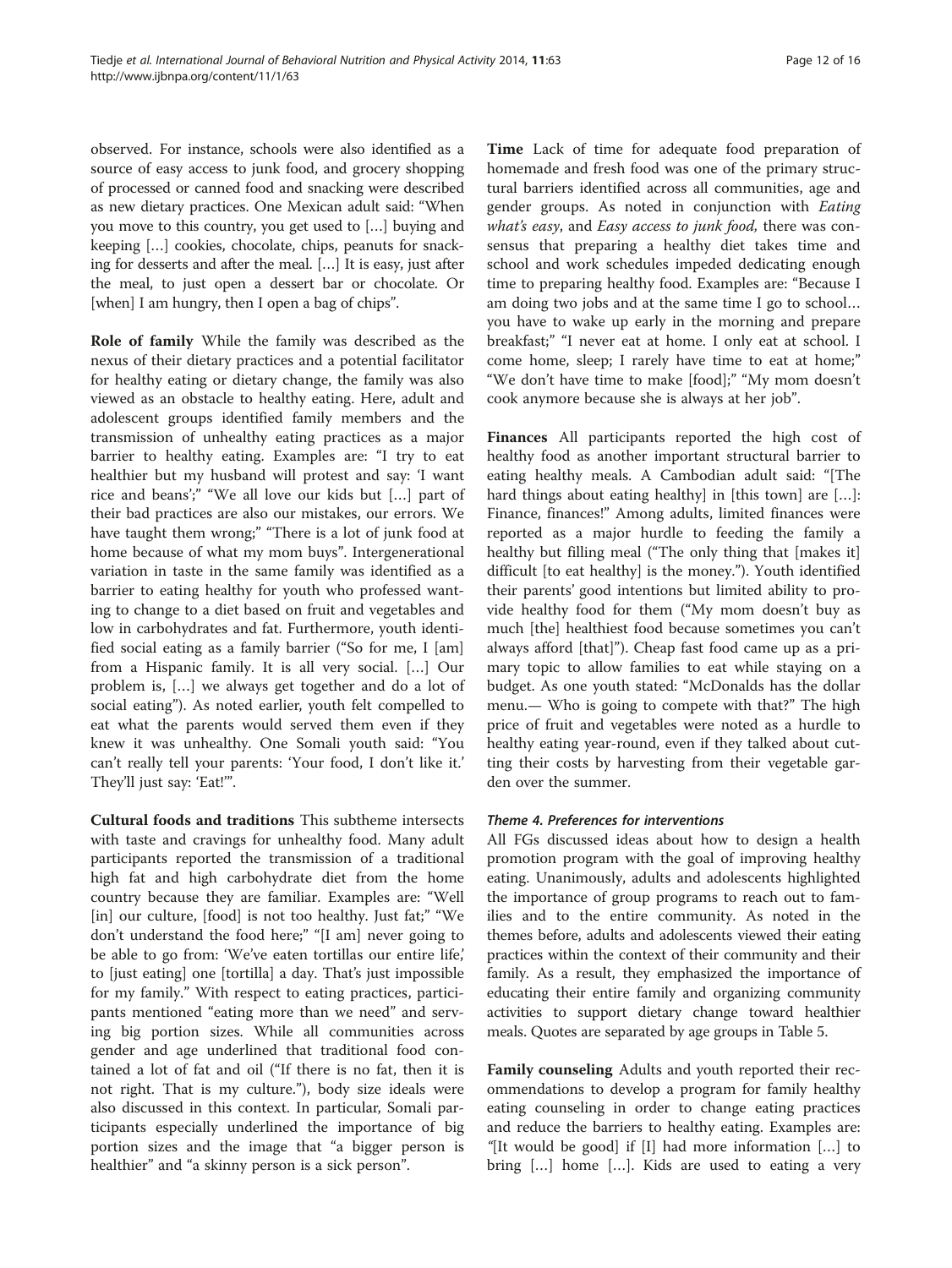certain way and any time [I] change it [I] get a lot of push back;" "It's better to do it with your family than to do it alone because it's hard going on […] a diet and eating healthy when your brothers and sisters are watching TV and eating junk food, and if you're a family, [you] motivate each other: 'Come on, you can do it!' you know, encourage each other, other than you doing it by yourself." Learning how to shop for healthier food was also mentioned as an important subtheme in the context of family counseling.

Community education Adult and adolescents across community and gender groups identified the community as a main site for healthy eating education. Group-based intervention was deemed a desired approach given the habit of social eating for religious and cultural holidays and emphasizing the importance of the cultural transmission of traditional ways of eating. Togetherness was frequently mentioned (at the mosque, the church, at school). For example: "[Education at] church and things like this and together (Juntos, a tutoring program for children and their parents), or in the Mexican stores […] if you want to reach [us] you're going to have to go to the Catholic Church." Adult participants suggested that educational material should be framed in terms of knowledge about specific unhealthy food, rather than targeting traditional food as unhealthy ("We just [need] knowledge… Yep, about the benefits [of] eating healthy. Like lower the salt [content], lower the oils, sweets. […] In our community you cannot tell somebody 'this food is not good' they are going to be mad. […] You cannot talk about my food. That's cultural law"). Almost echoing these concerns, adolescents viewed the community as a prime locus for intervention, along with the family, in order to address the challenges of having to continue a cultural tradition of unhealthy food or big portions they had described experiencing in their homes and in social settings.

Healthier traditional meals Women adult participants reported a preference for education on how to make their traditional meals healthier by switching to healthier ingredients but without losing taste. Somali and Mexican women professed not knowing how to substitute unhealthy ingredients in their traditional meals with healthy ones or complained about their husbands not wanting them to change anything from the traditional ways, making it harder for them to adopt a dietary change toward lighter foods that better fit a sedentary lifestyle in the U.S.

As noted before in the context of family barriers to healthy eating, adolescents mentioned that their parents should serve them healthier meals, especially when they noticed that the traditional meals or large portion sizes contributed to them gaining weight. "If [parents] see you're getting big because of [the traditional food] they give you, they'll have to change it up or like give you smaller amounts").

# **Discussion**

This FG study is one of the first to qualitatively explore the ways of knowing about food, dietary practices, and barriers to healthy eating that targeted both adults and adolescents across multiple immigrant and refugee communities in the U.S. Our study examined the generational, gender, and ethnic differences as observed through self-reported knowledge and practices of dietary patterns in four immigrant and refugee communities: Somali, Sudanese, Mexican, and Cambodian. Overall, our findings indicate that these immigrant communities arrive with healthy and unhealthy ways of knowing about eating, and they adapt both healthy and unhealthy patterns of eating from their new country.

Prior research suggested that the 'healthy immigrant phenomenon' declines with longer residence and increased assimilation into U.S. society, leading to poorer health outcomes such as obesity and chronic disease. Our study provides mixed support that acculturation among immigrants is associated with dietary change toward less healthy eating patterns. Our results confirm that the process of acculturation is multidimensional and complex [[66\]](#page-15-0). Concordant with the findings of previous studies [[45](#page-14-0)], we found that immigrant dietary patterns are influenced simultaneously by the family, transitional events, socioeconomic context, food components, food production methods, physical outcomes, psychosocial outcomes and personal goals.

We found that generational differences create a divide between how immigrant adults and adolescents conceptualize and describe their dietary practices. We specifically observed different perspectives of immigrant adults who came with set food preferences, and immigrant youth who have spent most of their forming years in the U.S. The differences in perspective between adults and adolescents indicate that dietary change toward an Americanization of immigrant and refugees communities is different between generations and that reconciling these differences may be burdensome for families. Adolescents may view their taste for Americanized food as a point of contention with their parents who insists on more traditional food ways. These findings confirm previous studies that highlighted how eating patterns are influenced by family members, indicating that food decision-making within the family unit is a multidimensional process [\[67](#page-15-0)]. The findings further confirm studies showing that adolescent intake of fast food is positively correlated with parents who attempt to directly control access to and intake of food [[68](#page-15-0)]. Here, our findings on knowledge and food practice were contradictory, indicating that while immigrant youth tend to develop a taste for fast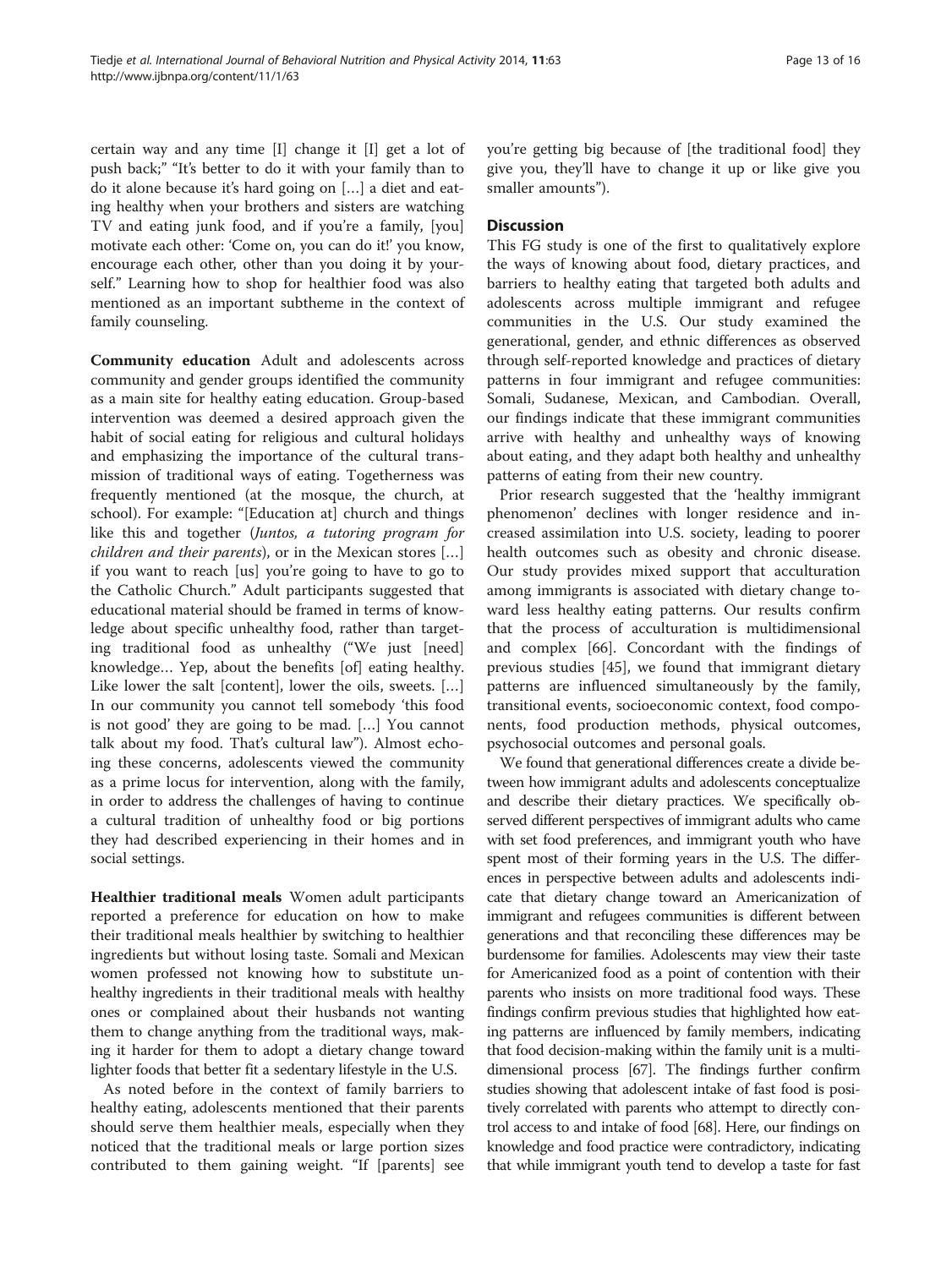food and "easy food," they also develop a greater awareness that fruits and vegetables are healthier options than what is frequently consumed. A plausible explanation of this contradiction relates to the structural barriers to healthy eating identified in this study, indicating that the association between acculturation and dietary change in immigrant groups varies within particular age groups. Further, these findings confirm that the food environment and sociocultural factors, such as identity threat, family dynamics, cultural beliefs and socioeconomic position underpin food preferences and dietary patterns and influence dietary change [\[28,29,31](#page-14-0)]. In this context, our study suggests that cost and high workload of parents lead to significant barriers to healthy eating and recourse to "easy food," similar to other studies which found that eating patterns are less structured in families of children who are obese [[69](#page-15-0)].

In sum, our study indicates that culture is not a sole determining variable for all immigrant groups and highlights contextual variations, especially between adult and adolescent groups. Indeed, these generational differences were far more significant than the small differences observed between ethnic groups. Finally, our study supports a role for community-based interventions to improve dietary practices among immigrant families [\[70\]](#page-15-0).

#### Limitations

There are several limitations concerning our sampling technique and methodology. We conducted four FGs in each community with only one per gender/age group. In a larger study, we would have conducted more FG per age/gender group to increase our sample size. In addition, not all FGs were conducted by native language speaker moderators. This resulted in longer sessions for one Mexican and two Cambodian FGs, contributing potentially to loss in time to go deeper into the different topics. In addition, where language concordance was not achieved, the moderators may have been less familiar with the respective communities, which may have influenced the follow up questions. Further, not all participants contribute equally in all FGs, potentially leaving shy or withdrawn participants out. To avoid this bias, a longer study time frame would have allowed us to conduct individual interviews in addition to FGs. Finally, this study analyzed self-reported food preferences and eating practices. The larger study timeframe did not allow sufficient time for gathering observational data of actual health behaviors prior to developing the intervention program. Future studies of observable immigrant family eating practices are needed to deepen our understanding of the eating preferences and self-reported eating patterns in these immigrant and refugee populations.

#### Conclusion

To conclude, our study confirms the limits of acculturation theory to analyze health disparities in immigrant

populations [[24-26\]](#page-14-0), and demonstrates how the process of acculturation is complex and multidimensional [\[66](#page-15-0)]. Likewise, our results suggest that the erosion of the 'healthy immigrant phenomenon' is not based only on acculturation. This also means that cultural factors are not fixed variables that occur independently from the contexts in which they are embedded. Further, our study highlights the importance of intergenerational variability as it relates to immigrant eating practices and dietary change. Overall, our findings indicate that personal, structural, and societal factors work together to shape the food preferences and practices of Somali, Mexican, Sudanese, and Cambodian immigrant populations in the U.S.

As implications for practice, we suggest that health promotion programs for these four immigrant populations should focus on families as units of intervention rather than individuals in order to address inter-generational differences observed. Future studies are needed with diverse immigrant and refugee populations to provide an in-depth analysis of the perspectives and self-reported eating practices observed herein.

#### Competing interests

The authors declare that they have no competing interests.

#### Authors' contributions

KT participated in data analysis and drafting of the manuscript. MW participated in design of the study, data analysis and drafting of the manuscript. SM participated in design of the study, data analysis and drafting of the manuscript. AM participated in design of the study, data analysis and drafting of the manuscript. CF participated in data analysis and drafting of the manuscript. JR participated in data analysis and drafting of the manuscript. GA participated in data analysis and drafting of the manuscript. GB participated in data analysis and drafting of the manuscript. JW participated in design of the study and drafting of the manuscript. JN participated in design of the study and drafting of the manuscript. CP participated in design of the study, data analysis and drafting of the manuscript. IS participated in design of the study and drafting of the manuscript. All authors read and approved the final manuscript.

#### Acknowledgements

The authors would like to thank all RHCP partners who contributed to the organization, implementation, and dissemination of this work, especially Miriam Goodson, John Lasuba, Sam Ouk, Sheena Loth, Kim Sin, Jennifer Lopez, Carrie Bergstralh and Fatuma Omer. This publication was supported by NIH Grant Number R01 HL 111407 from the National Heart, Lung, and Blood Institute and by CTSA Grant Number UL1 TR000135 from the National Center for Advancing Translational Science (NCATS). Its contents are solely the responsibility of the authors and do not necessarily represent the official views of the NIH.

#### Author details

<sup>1</sup>Department of Anthropology, Sociology and Political Science, Université Lumière Lyon 2, Campus Porte des Alpes, Bâtiment K 5, Lyon, France. 2 Department of Medicine, Mayo Clinic, 200 First St. SW, Rochester, MN 55905, USA. <sup>3</sup>Department of Nursing, Winona State University, 859 30th Ave SE, Rochester, MN 55904, USA. <sup>4</sup>Michigan State University College of Human Medicine, 1355 Bogue St, East Lansing, MI 48824-1317, USA. <sup>5</sup>Department of Pharmacy, Mayo Clinic, 200 First St. SW, Rochester, MN 55905, USA. 6 Department of Health Sciences Research, Mayo Clinic, 200 First St. SW, Rochester, MN 55905, USA. <sup>7</sup> Rochester Community and Technical College, Rochester, MN 55904, USA. <sup>8</sup>Center for Translational Science Activities, Mayo Clinic, 200 First St. SW, Rochester, MN 55905, USA. <sup>9</sup> Hawthorne Education Center, 700 4th Ave SE, Rochester, MN 55904, USA. <sup>10</sup>Department of Psychiatry and Psychology, Mayo Clinic, 200 First St. SW, Rochester, MN 55905, USA.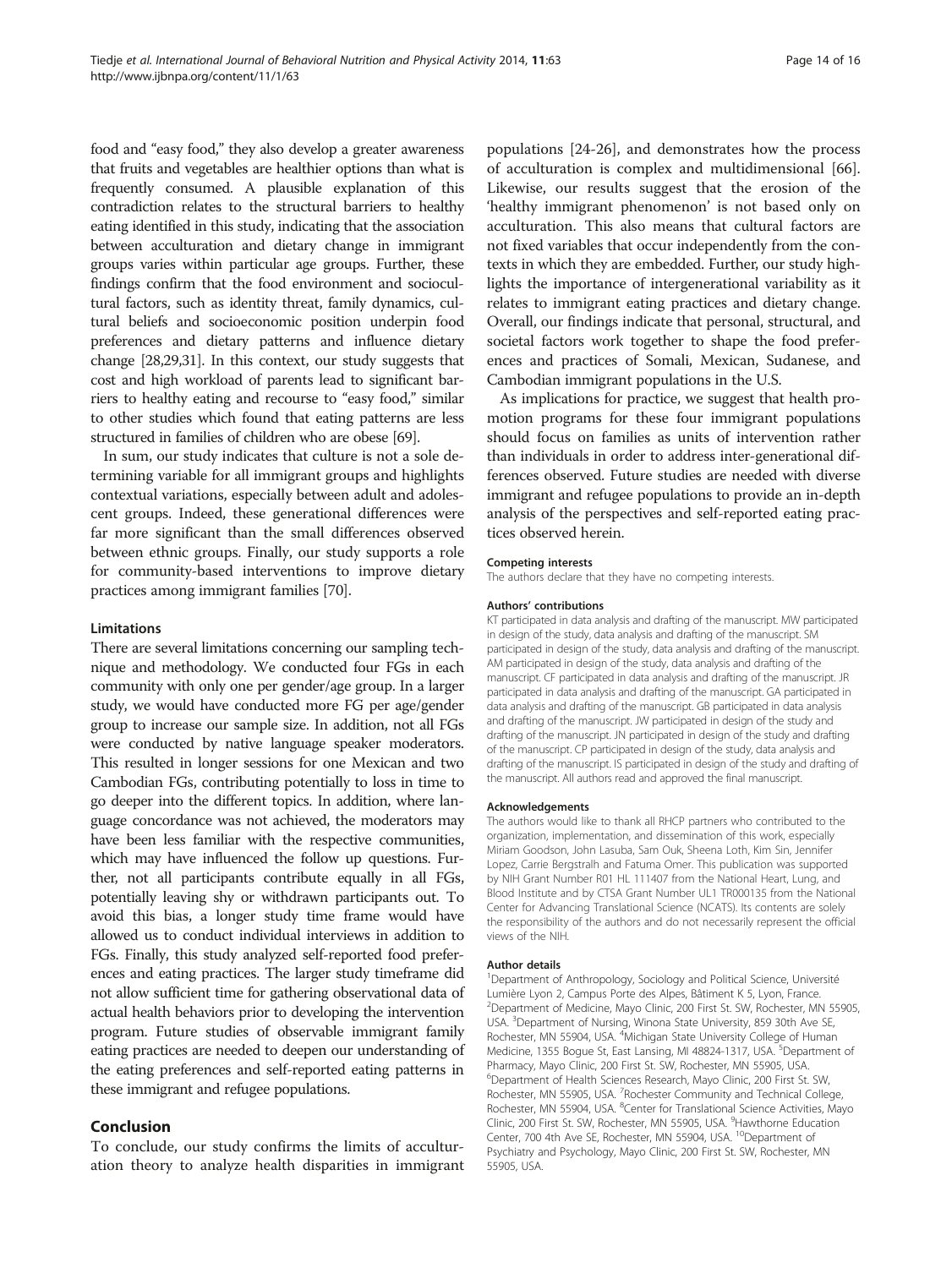#### <span id="page-14-0"></span>Received: 24 September 2013 Accepted: 12 May 2014 Published: 16 May 2014

#### References

- 1. U.S. Department of Health and Human Services: The Surgeon General's Call to Action to Prevent and Decrease Overweigth and Obesity. Rockville, MD: Office of the Surgeon General; 2001.
- U.S. Department of Health and Human Services: The Surgeon General's Vision for a Healthy and Fit Nation. Rockville, MD: Office of the Surgeon General; 2010.
- 3. Flegal KM, Carroll MD, Ogden CL, Curtin LR: Prevalence and trends in obesity among US adults, 1999–2008. JAMA 2010, 303:235–241.
- 4. Wang Y, Beydoun MA: The obesity epidemic in the United States–gender, age, socioeconomic, racial/ethnic, and geographic characteristics: a systematic review and meta-regression analysis. Epidemiol Rev 2007, 29:6–28.
- Ogden CL, Carroll MD, Curtin LR, Lamb MM, Flegal KM: Prevalence of high body mass index in US children and adolescents, 2007–2008. JAMA 2010, 303:242–249.
- 6. Grieco EM, Acosta YD, de la Cruz GP, Gambino C, Gryn T, Larsen LJ, Trevelyan EN, Walters NP: The Foreign-Born Population in the United States: 2010. In Book The Foreign-Born Population in the United States. US: Census Bureau; 2012.
- 7. Razum O, Zeeb H, Rohrmann S: The 'healthy migrant effect'-not merely a fallacy of inaccurate denominator figures. Int J Epidemiol 2000, 29:191–192.
- Kandula NR, Kersey M, Lurie N: Assuring the health of immigrants: what the leading health indicators tell us. Annu Rev Public Health 2004, 25:357–376.
- Fennelly K: Listening to the experts: provider recommendations on the health needs of immigrants and refugees. J Cult Divers 2006, 13:190–201.
- 10. Acevedo-Garcia D, Bates LM: Latino Health Paradoxes: Empirical evidence, explanations, future research, and implications. In Latino/as in the United States: Changing the Face of America. Edited by Rodriguez R, Saenz R, Menjivar C. New York, NY: Springer; 2007:101–113.
- 11. Fenelly K: Health and Well-Being of Immigrants: The Healthy Migrant Phenomenon. In Immigrant Medicine. Edited by Walker PF, Barnett ED. Philadelphia, P.A: Saunders; 2007.
- 12. Jasso G, Massey DS, Rosenzweig MR, SMith JP: Immigrant Health: Selectivity and Acculturation. In Critical Perspectives on Racial and Ethnic Differences in Health and Late Life. Edited by Anderson NB, Bulatao RA, Cohen B. Washington, DC: National Research Council: National Academy Press; 2004.
- 13. Singh GK, Siahpush M: All-cause and cause-specific mortality of immigrants and native born in the United States. Am J Public Health 2001, 91:392–399.
- 14. Singh GK, Siahpush M: Ethnic-immigrant differentials in health behaviors, morbidity, and cause-specific mortality in the United States: an analysis of two national data bases. Hum Biol 2002, 74:83–109.
- 15. Singh GK, Siahpush M, Hiatt RA, Timsina LR: Dramatic increases in obesity and overweight prevalence and body mass index among ethnic-immigrant and social class groups in the United States, 1976–2008. J Community Health 2011, 36:94–110.
- 16. Goel MS, McCarthy EP, Phillips RS, Wee CC: Obesity among US immigrant subgroups by duration of residence. JAMA 2004, 292:2860–2867.
- 17. Gordon-Larsen P, Harris KM, Ward DS, Popkin BM: Acculturation and overweight-related behaviors among Hispanic immigrants to the US: the National Longitudinal Study of Adolescent Health. Soc Sci Med 2003, 57:2023–2034.
- 18. Himmelgreen DA, Perez-Escamilla R, Martinez D, Bretnall A, Eells B, Peng Y, Bermudez A: The longer you stay, the bigger you get: length of time and language use in the U.S. are associated with obesity in Puerto Rican women. Am J Phys Anthropol 2004, 125:90–96.
- 19. Popkin BM, Udry JR: Adolescent obesity increases significantly in second and third generation U.S. immigrants: the National Longitudinal Study of Adolescent Health. J Nutr 1998, 128:701–706.
- 20. Kaplan MS, Huguet N, Newsom JT, McFarland BH: The association between length of residence and obesity among Hispanic immigrants. Am J Prev Med 2004, 27:323–326.
- 21. Sundquist J, Winkleby M: Country of birth, acculturation status and abdominal obesity in a national sample of Mexican-American women and men. Int J Epidemiol 2000, 29:470-477.
- 22. Yeh MC, Viladrich A, Bruning N, Roye C: Determinants of Latina obesity in the United States: the role of selective acculturation. J Transcult Nurs 2009, 20:105–115.
- 23. Derose KP, Escarce JJ, Lurie N: Immigrants and health care: sources of vulnerability. Health Aff (Millwood) 2007, 26:1258–1268.
- 24. Arcia E, Skinner M, Bailey D, Correa V: Models of acculturation and health behaviors among Latino immigrants to the US. Soc Sci Med 2001, 53:41–53.
- 25. Salant T, Lauderdale DS: Measuring culture: a critical review of acculturation and health in Asian immigrant populations. Soc Sci Med 2003, 57:71–90.
- 26. Viruell-Fuentes EA, Miranda PY, Abdulrahim S: More than culture: structural racism, intersectionality theory, and immigrant health. Soc Sci Med 2012, 75:2099–2106.
- 27. Larson N, Story M: A review of environmental influences on food choices. Ann Behav Med 2009, 38(Suppl 1):S56–S73.
- 28. Booth SL, Sallis JF, Ritenbaugh C, Hill JO, Birch LL, Frank LD, Glanz K, Himmelgreen DA, Mudd M, Popkin BM, Richard KA, St Jeor S, Hays NP: Environmental and societal factors affect food choice and physical activity: rationale, influences, and leverage points. Nutr Rev 2001, 59:S21–S39. discussion S57-65.
- 29. Furst T, Connors M, Bisogni CA, Sobal J, Falk LW: Food choice: a conceptual model of the process. Appetite 1996, 26:247–265.
- 30. Delavari M, Farrelly A, Renzaho A, Mellor D, Swinburn B: Experiences of migration and the determinants of obesity among recent Iranian immigrants in Victoria, Australia. Ethn Health 2013, 18:66–82.
- 31. Renzaho AM, McCabe M, Swinburn B: Intergenerational differences in food, physical activity, and body size perceptions among African migrants. Qual Health Res 2012, 22:740–754.
- 32. Ludwig AF, Cox P, Ellahi B: Social and cultural construction of obesity among Pakistani Muslim women in North West England. Public Health Nutr 2011, 14:1842–1850.
- 33. Wetter AC, Goldberg JP, King AC, Sigman-Grant M, Baer R, Crayton E, Devine C, Drewnowski A, Dunn A, Johnson G, Pronk N, Saelens B, Snyder D, Novelli P, Walsh K, Warland R: How and why do individuals make food and physical activity choices? Nutr Rev 2001, 59:S11–S20. discussion S57-65.
- 34. Walsh F: Normal family processes: Growing diversity and complexity. New York: Guilford Press; 2003.
- 35. Satia-Abouta J, Patterson RE, Neuhouser ML, Elder J: Dietary acculturation: applications to nutrition research and dietetics. J Am Diet Assoc 2002, 102:1105–1118.
- 36. Ristovski-Slijepcevic S, Chapman GE, Beagan BL: Engaging with healthy eating discourse(s): ways of knowing about food and health in three ethnocultural groups in Canada. Appetite 2008, 50:167–178.
- 37. Jenkins S, Horner SD: Barriers that influence eating behaviors in adolescents. J Pediatr Nurs 2005, 20:258–267.
- 38. Unger JB, Reynolds K, Shakib S, Spruijt-Metz D, Sun P, Johnson CA: Acculturation, physical activity, and fast-food consumption among Asian-American and Hispanic adolescents. J Community Health 2004, 29:467–481.
- 39. Renzaho AM: Fat, rich and beautiful: changing socio-cultural paradigms associated with obesity risk, nutritional status and refugee children from sub-Saharan Africa. Health Place 2004, 10:105–113.
- 40. Janzon E, Bolmsjo I: Obesity in Somali Immigrant Women Due to Post-Migration Dietary Changes And Decreasing Self-Esteem? J Res Obesity 2013 2013, 2013: doi:10.5171/2013.142971.
- 41. Devine C, Sobal J, Bisogni CA, Connors M: Food choices in three ethnic groups: interactions of ideals, identities and roles. J Nutr Educ 1999, 31:86–93.
- 42. Vallianatos H, Raine K: Consuming food, constructing identities: a symbolic analysis of diet among Arabic and South Asian immigrant women. Food, Culture & Society 2008, 11:355–373.
- 43. Garduno-Diaz SD, Khokhar S: South Asian dietary patterns and their association with risk factors for the metabolic syndrome. J Hum Nutr Diet 2013, 26:145–155.
- 44. Schwandt TA: Constructivist, Interpretivist Approaches to Human Inquiry. In Handbood of Qualitative Research. Edited by Denzin NK, Lincoln YS. Thousand Oaks, CA: Sage Publications; 1994:118–137.
- 45. Bisogni CA, Jastran M, Seligson M, Thompson A: How people interpret healthy eating: contributions of qualitative research. J Nutr Educ Behav 2012, 44:282–301.